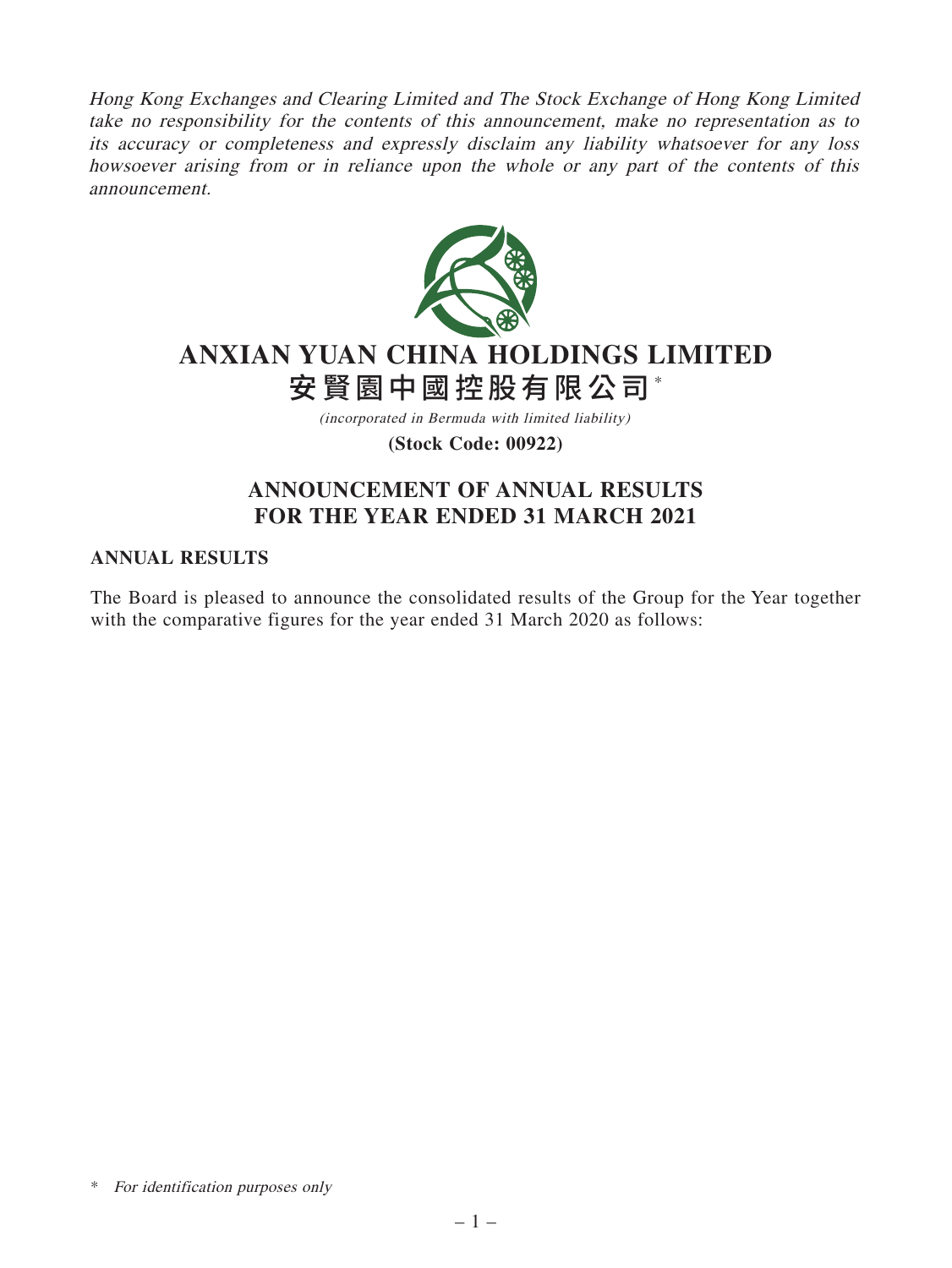# **CONSOLIDATED STATEMENT OF PROFIT OR LOSS**

For the year ended 31 March 2021

|                                                                                                             | <b>Notes</b>          | 2021<br><b>HK\$'000</b>                    | 2020<br><b>HK\$'000</b>                    |
|-------------------------------------------------------------------------------------------------------------|-----------------------|--------------------------------------------|--------------------------------------------|
| <b>REVENUE</b>                                                                                              | 5                     | 298,742                                    | 286,990                                    |
| Cost of sales                                                                                               |                       | (83, 831)                                  | (105, 824)                                 |
| Gross profit                                                                                                |                       | 214,911                                    | 181,166                                    |
| Other income and gains<br>Selling and distribution expenses<br>Administrative expenses<br>Finance costs     | 5<br>$\boldsymbol{7}$ | 6,008<br>(27, 434)<br>(76, 319)<br>(3,003) | 1,803<br>(27, 189)<br>(74, 995)<br>(4,118) |
| PROFIT BEFORE INCOME TAX                                                                                    | 6                     | 114,163                                    | 76,667                                     |
| Income tax expense                                                                                          | 8                     | (32, 872)                                  | (24, 132)                                  |
| <b>PROFIT FOR THE YEAR</b>                                                                                  |                       | 81,291                                     | 52,535                                     |
| Profit/(Loss) for the year attributable to:<br>Owners of the Company<br>Non-controlling interests           |                       | 80,295<br>996                              | 53,641<br>(1,106)                          |
|                                                                                                             |                       | 81,291                                     | 52,535                                     |
| <b>EARNINGS PER SHARE FOR PROFIT</b><br><b>ATTRIBUTABLE TO</b><br><b>OWNERS OF THE COMPANY FOR THE YEAR</b> |                       |                                            | (restated)                                 |
| Basic and diluted (HK cents)                                                                                | 10                    | 4.35                                       | 5.57                                       |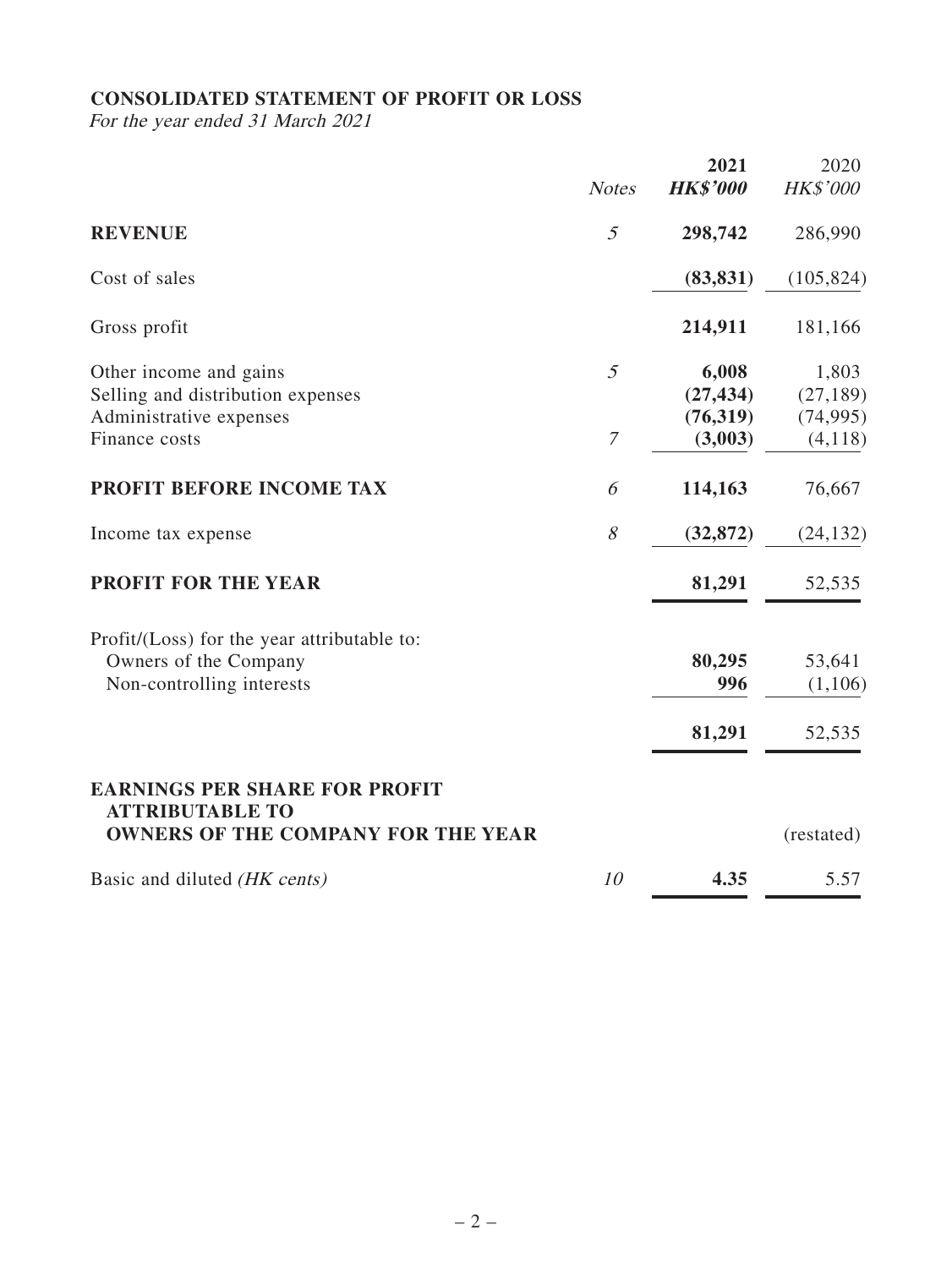# **CONSOLIDATED STATEMENT OF COMPREHENSIVE INCOME**

For the year ended 31 March 2021

|                                                                                                                                                                     | 2021<br><b>HK\$'000</b> | 2020<br><b>HK\$'000</b> |
|---------------------------------------------------------------------------------------------------------------------------------------------------------------------|-------------------------|-------------------------|
| <b>PROFIT FOR THE YEAR</b>                                                                                                                                          | 81,291                  | 52,535                  |
| <b>OTHER COMPREHENSIVE INCOME</b>                                                                                                                                   |                         |                         |
| Item that may be reclassified subsequently to profit or loss:<br>Exchange differences on translation of financial statements of<br>foreign operations               | 62,289                  | (45,040)                |
| Item that may not be reclassified subsequently to profit or loss:<br>Change in fair value of equity investments at fair value through<br>other comprehensive income | (1, 593)                | 334                     |
| OTHER COMPREHENSIVE INCOME FOR THE YEAR,<br><b>NET OF TAX</b>                                                                                                       | 60,696                  | (44,706)                |
| <b>TOTAL COMPREHENSIVE INCOME FOR THE YEAR</b>                                                                                                                      | 141,987                 | 7,829                   |
| Total comprehensive income for the year attributable to:<br>Owners of the Company<br>Non-controlling interests                                                      | 138,121<br>3,866        | 11,731<br>(3,902)       |
|                                                                                                                                                                     | 141,987                 | 7,829                   |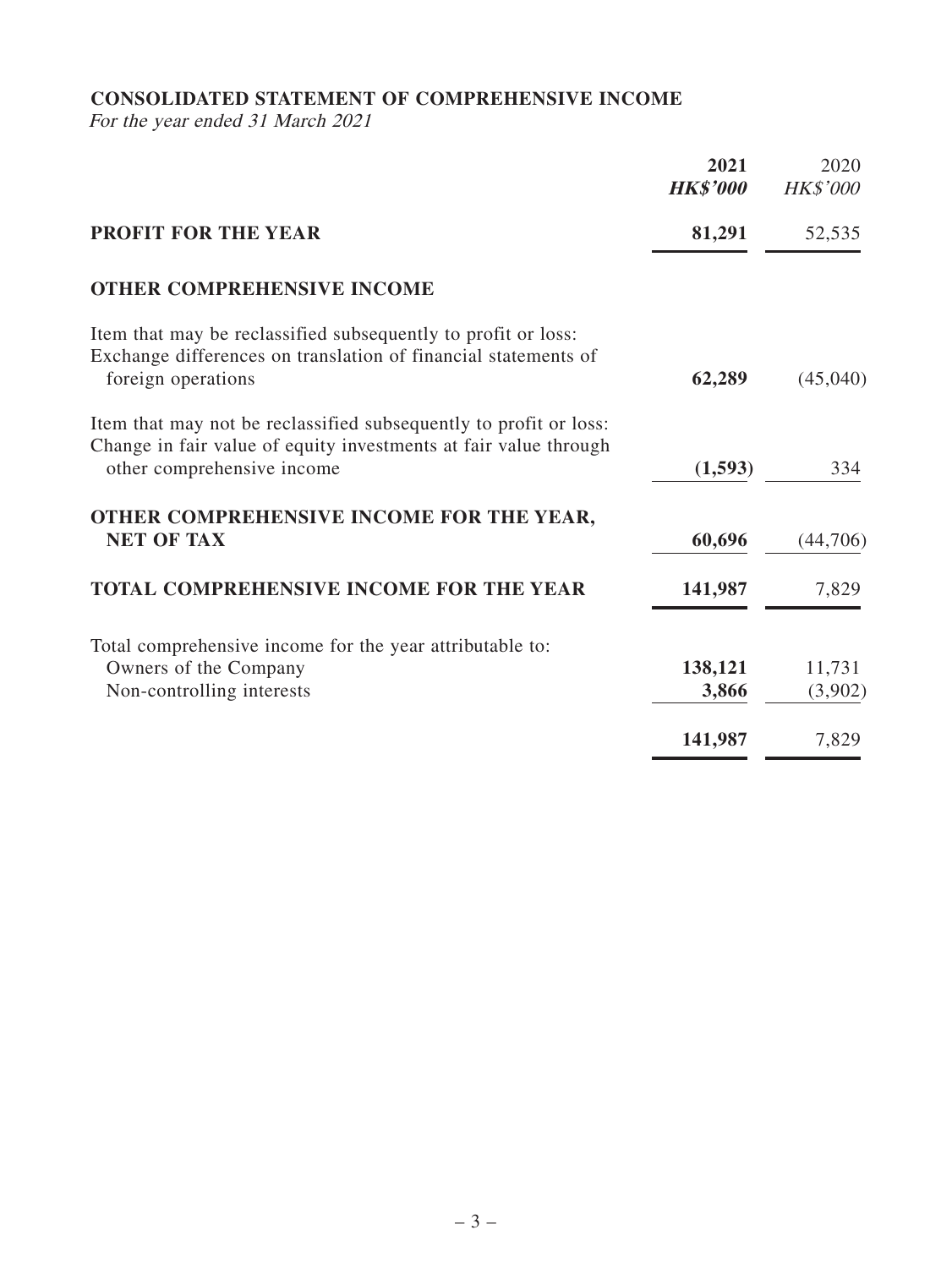# **CONSOLIDATED STATEMENT OF FINANCIAL POSITION**

As at 31 March 2021

|                                              |              | 2021            | 2020            |
|----------------------------------------------|--------------|-----------------|-----------------|
|                                              | <b>Notes</b> | <b>HK\$'000</b> | <b>HK\$'000</b> |
| <b>NON-CURRENT ASSETS</b>                    |              |                 |                 |
| Property, plant and equipment                | 11           | 106,926         | 104,377         |
| Right-of-use assets                          | 11           | 2,728           | 2,537           |
| Intangible assets                            | 11           | 448,228         | 417,703         |
| Goodwill                                     |              | 13,223          | 12,232          |
| Equity investments                           |              | 1,073           | 2,666           |
| Cemetery assets                              | 12           | 225,305         | 218,595         |
| Loan to non-controlling shareholder          |              | 2,658           |                 |
| Total non-current assets                     |              | 800,141         | 758,110         |
| <b>CURRENT ASSETS</b>                        |              |                 |                 |
| Inventories                                  |              | 281,143         | 228,859         |
| Trade receivables                            | 13           | 1,446           | 1,014           |
| Prepayments, deposits and other receivables  |              | 2,143           | 3,389           |
| Loan to non-controlling shareholder          |              | 608             |                 |
| Cash and cash equivalents                    |              | 255,936         | 77,657          |
| Total current assets                         |              | 541,276         | 310,919         |
| <b>CURRENT LIABILITIES</b>                   |              |                 |                 |
| Trade payables                               | 14           | 47,158          | 34,593          |
| Other payables and accruals                  |              | 7,938           | 5,622           |
| <b>Contract liabilities</b>                  |              | 23,823          | 23,605          |
| Interest-bearing bank and other borrowings   |              | 39,045          | 49,250          |
| Lease liabilities                            |              | 1,233           | 1,479           |
| Tax payables                                 |              | 46,086          | 25,390          |
| Total current liabilities                    |              | 165,283         | 139,939         |
| <b>NET CURRENT ASSETS</b>                    |              | 375,993         | 170,980         |
| <b>TOTAL ASSETS LESS CURRENT LIABILITIES</b> |              | 1,176,134       | 929,090         |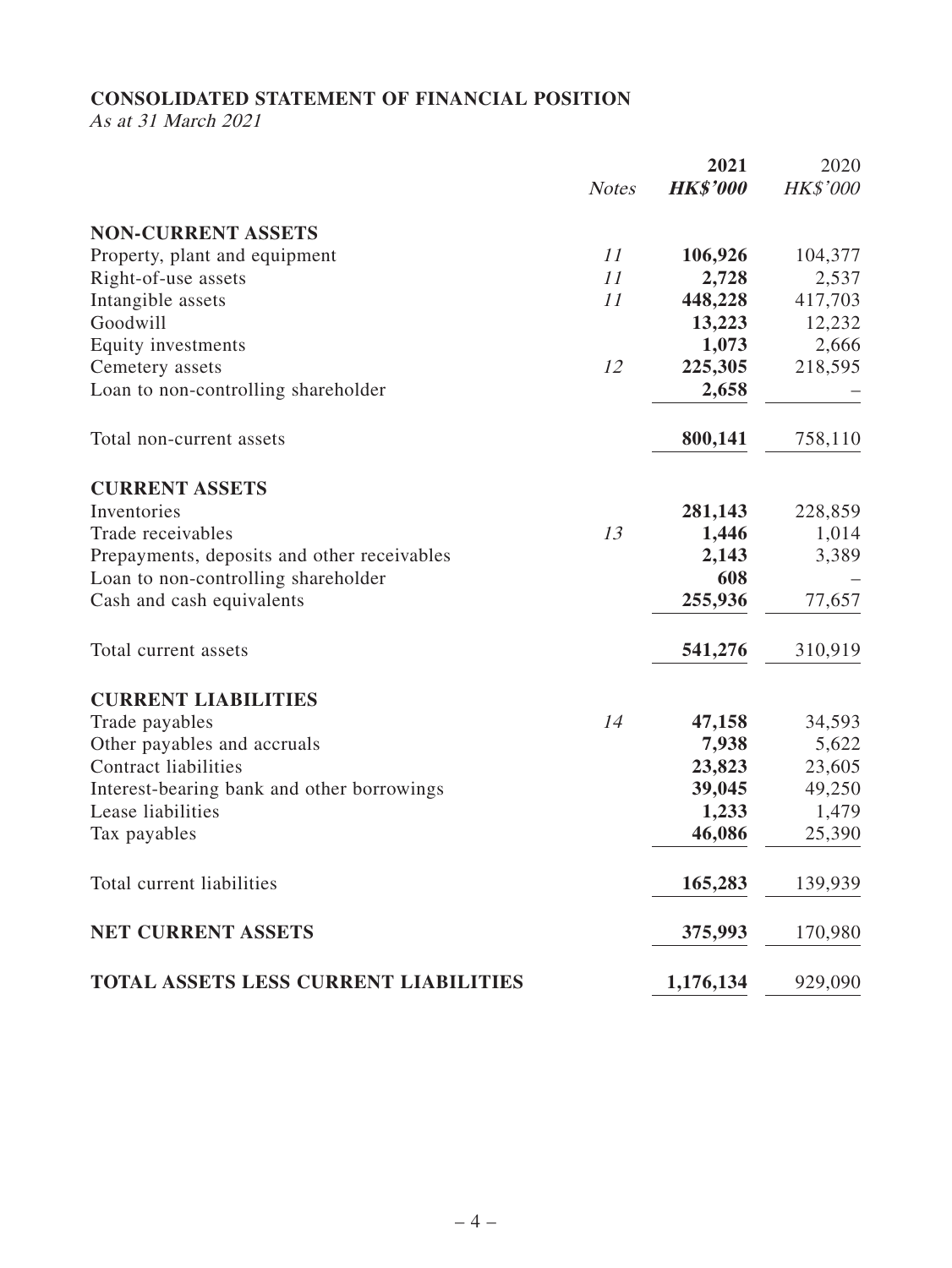# **CONSOLIDATED STATEMENT OF FINANCIAL POSITION (CONTINUED)**

As at 31 March 2021

| 2021<br><b>HK\$'000</b>                                                                | 2020<br><b>HK\$'000</b> |
|----------------------------------------------------------------------------------------|-------------------------|
|                                                                                        |                         |
| <b>NON-CURRENT LIABILITIES</b><br>90,348<br>Interest-bearing bank and other borrowings | 114,217                 |
| <b>Contract liabilities</b><br>26,376                                                  | 21,330                  |
| Lease liabilities<br>806                                                               | 744                     |
| Deferred tax liabilities<br>122,559                                                    | 112,471                 |
| 240,089<br>Total non-current liabilities                                               | 248,762                 |
| 936,045<br><b>NET ASSETS</b>                                                           | 680,328                 |
| <b>EQUITY</b>                                                                          |                         |
| 222,136<br>Share capital                                                               | 88,855                  |
| 675,050<br>Reserves                                                                    | 556,480                 |
| 897,186<br>Equity attributable to owners of the Company                                | 645,335                 |
| 38,859<br>Non-controlling interests                                                    | 34,993                  |
| <b>TOTAL EQUITY</b><br>936,045                                                         | 680,328                 |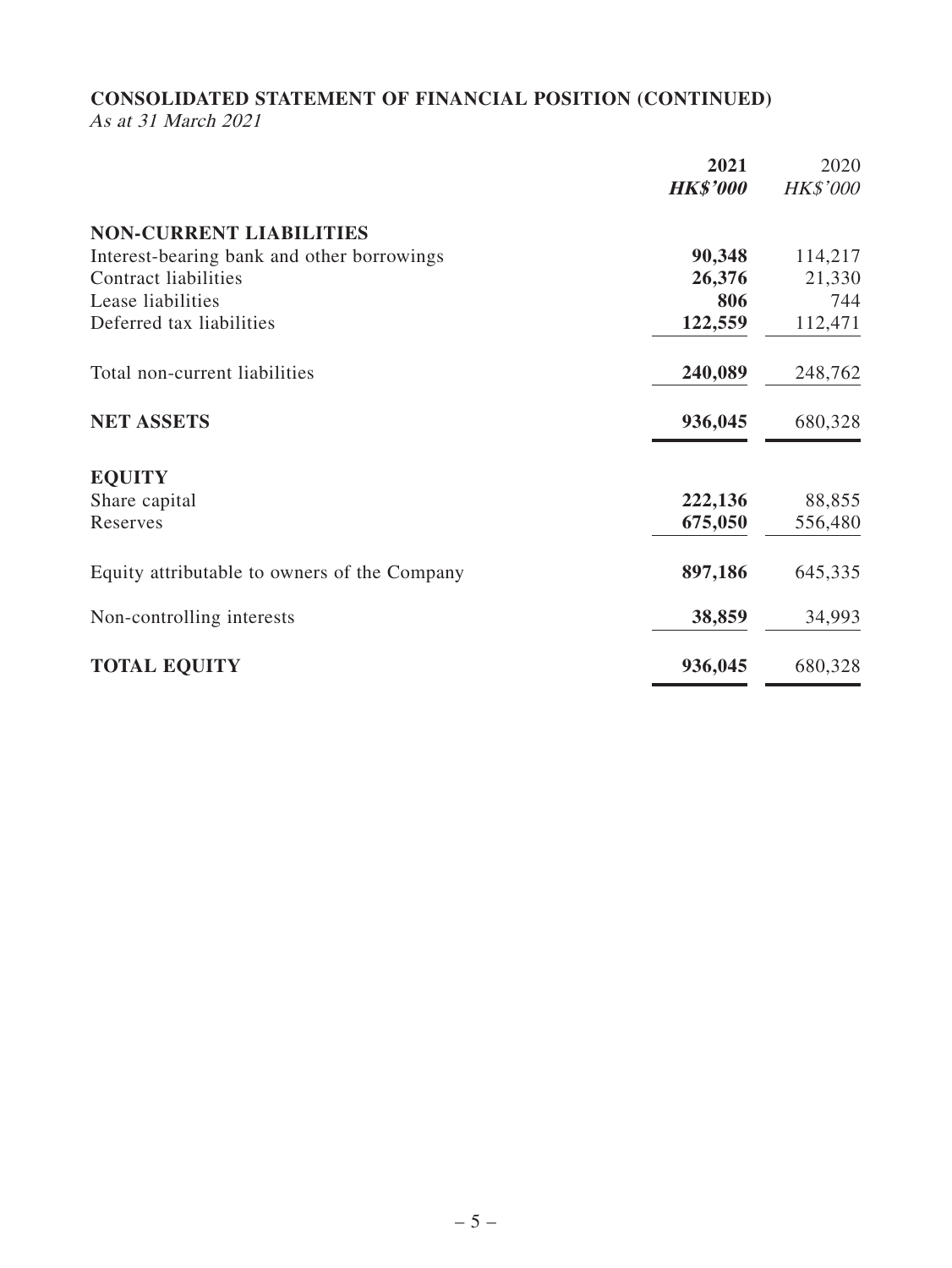### **NOTES TO THE CONSOLIDATED FINANCIAL STATEMENTS**

For the year ended 31 March 2021

### **1. BASIS OF PREPARATION**

These financial statements of Anxian Yuan China Holdings Limited (the "Company") and its subsidiaries (collectively referred to as the "Group") have been prepared in accordance with Hong Kong Financial Reporting Standards ("HKFRSs") (which include all Hong Kong Financial Reporting Standards, Hong Kong Accounting Standards ("HKASs") and Interpretations ("Int")) issued by the Hong Kong Institute of Certified Public Accountants ("HKICPA"), accounting principles generally accepted in Hong Kong and the disclosure requirements of the Hong Kong Companies Ordinance. In addition, the financial statements include applicable disclosures required by the Rules Governing the Listing of Securities on the Stock Exchange.

These financial statements have been prepared under historical cost convention, except for equity investments which were stated at fair value.

#### **2. ADOPTION OF AMENDED HKFRSs**

In the current year, the Group has applied or early adopted for the first time the following amendments to HKFRSs issued by the HKICPA, which are relevant to and effective for the Group's financial statements for the annual period beginning on 1 April 2020.

Amendments to HKAS 1 and HKAS 8 Amendments to HKFRS 3 Definition of a Business Amendments to HKFRS 9, HKAS 39 and HKFRS 7 Amendments to HKFRS 16 COVID-19 Related Rent Concessions

Definition of Material

Interest Rate Benchmark Reform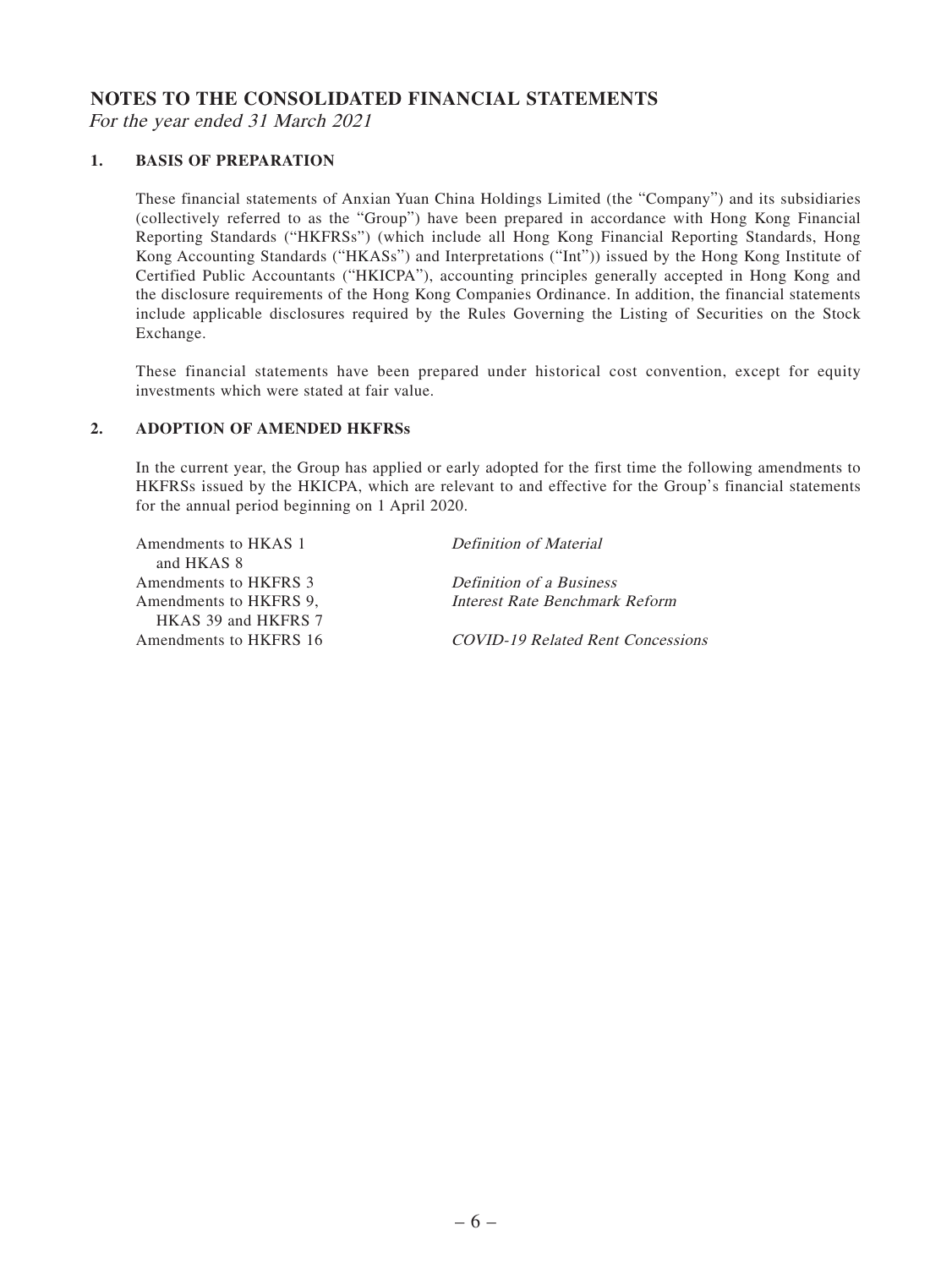#### **3. NEW OR AMENDED HKFRSs THAT HAVE BEEN ISSUED BUT NOT YET EFFECTIVE**

The following amended HKFRSs, potentially relevant to the Group's financial statements, have been issued, but are not yet effective and have not been early adopted by the Group. The Group's current intention is to apply these changes when they become effective for the accounting period beginning on or after 1 April 2020.

| Amendments to HKAS 1                                             | Classification of Liabilities as Current or Non-current and    |
|------------------------------------------------------------------|----------------------------------------------------------------|
|                                                                  | HK Interpretation 5 (2020), Presentation of Financial          |
|                                                                  | Statements – Classification by the Borrower of a Term          |
|                                                                  | Loan that Contains a Repayment on Demand Clause <sup>4</sup>   |
| Amendments to HKAS 16                                            | Proceeds before Intended Use <sup>2</sup>                      |
| Amendments to HKAS 37                                            | Onerous Contracts – Cost of Fulfilling a Contract <sup>2</sup> |
| Amendments to HKFRS 3                                            | Reference to the Conceptual Framework <sup>3</sup>             |
| Amendments to HKAS 39, HKFRS 4,<br>HKFRS 7, HKFRS 9 and HKFRS 16 | Interest Rate Benchmark Reform – Phase $21$                    |
| <b>HKFRSs 2018-2020</b>                                          | Annual Improvements to HKFRSs 2018-2020 <sup>2</sup>           |

- <sup>1</sup> Effective for annual periods beginning on or after 1 January 2021<br>Effective for annual periods beginning on or after 1 January 2022
- <sup>2</sup> Effective for annual periods beginning on or after 1 January 2022<br> **Effective for business combinations for which the date of acquisitions**
- Effective for business combinations for which the date of acquisition is on or after the beginning of the first annual period beginning on or after 1 January 2022
- <sup>4</sup> Effective for annual periods beginning on or after 1 January 2023

The Group is not yet in a position to state whether these amendments will result in substantial changes to the Group's accounting policies and financial statements.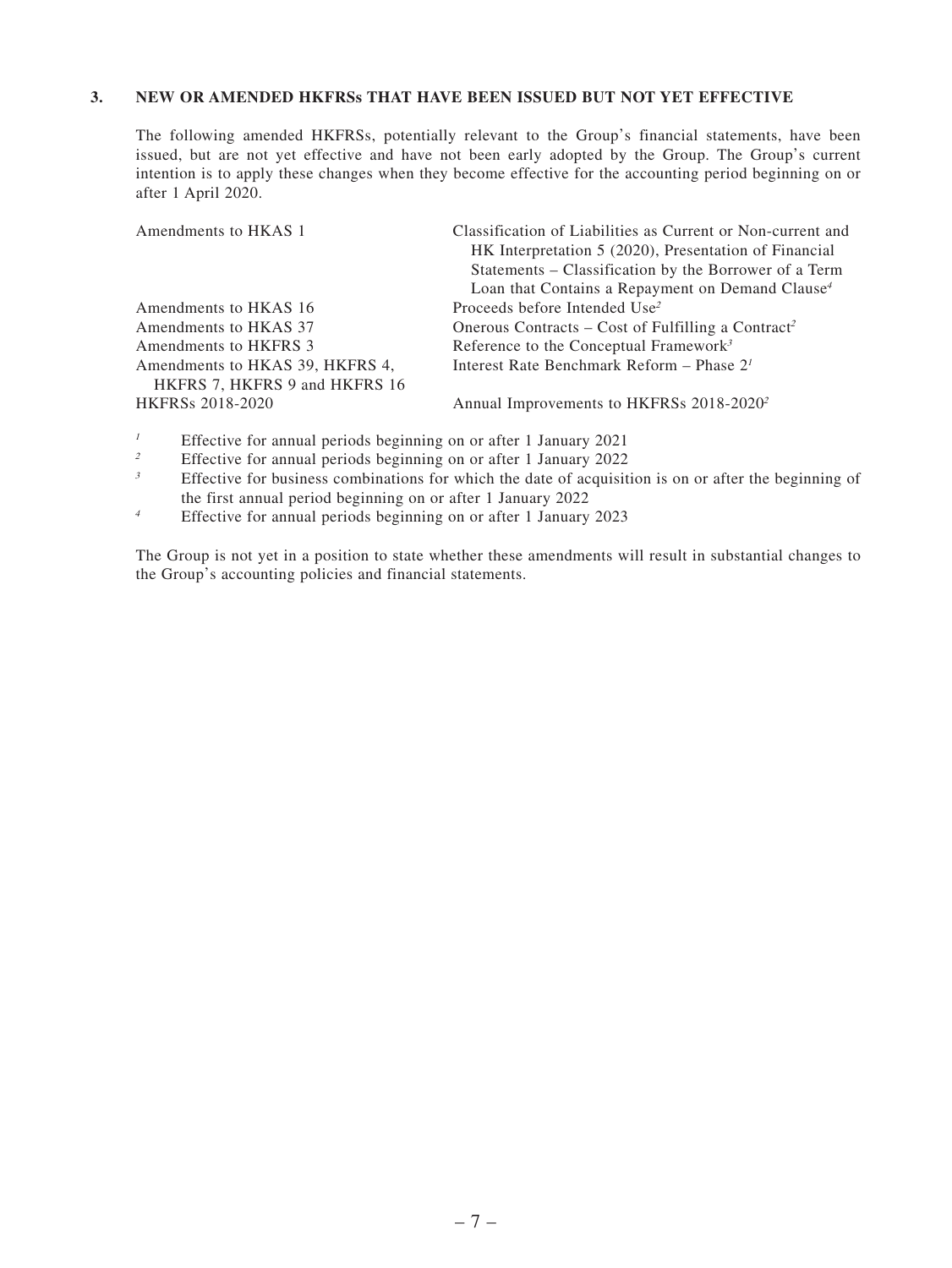#### **4. OPERATING SEGMENT INFORMATION**

For management purposes, the Group has only one reportable operating segment which is the cemetery business. Since this is the only reportable operating segment of the Group, no further operating segment analysis thereof is presented.

#### **Geographical information**

#### **(a) Disaggregated revenue from external customers**

|         | 2021<br><b>HK\$'000</b> | 2020<br><b>HK\$'000</b> |
|---------|-------------------------|-------------------------|
| The PRC | 298,742                 | 286,990                 |

The revenue information above is based on the location of the customers.

#### **(b) Non-current assets**

|                      | 2021<br><b>HK\$'000</b> | 2020<br><b>HK\$'000</b> |
|----------------------|-------------------------|-------------------------|
| Hong Kong<br>The PRC | 1,598<br>794,812        | 2,839<br>752,605        |
|                      | 796,410                 | 755,444                 |

Non-current asset information above is based on the locations of the assets and excludes financial instruments.

#### **Information about major customers**

For the year ended 31 March 2021, no (2020: HK\$48,302,000) revenue from (2020: one) customer accounted for 10% or more of the Group's revenue.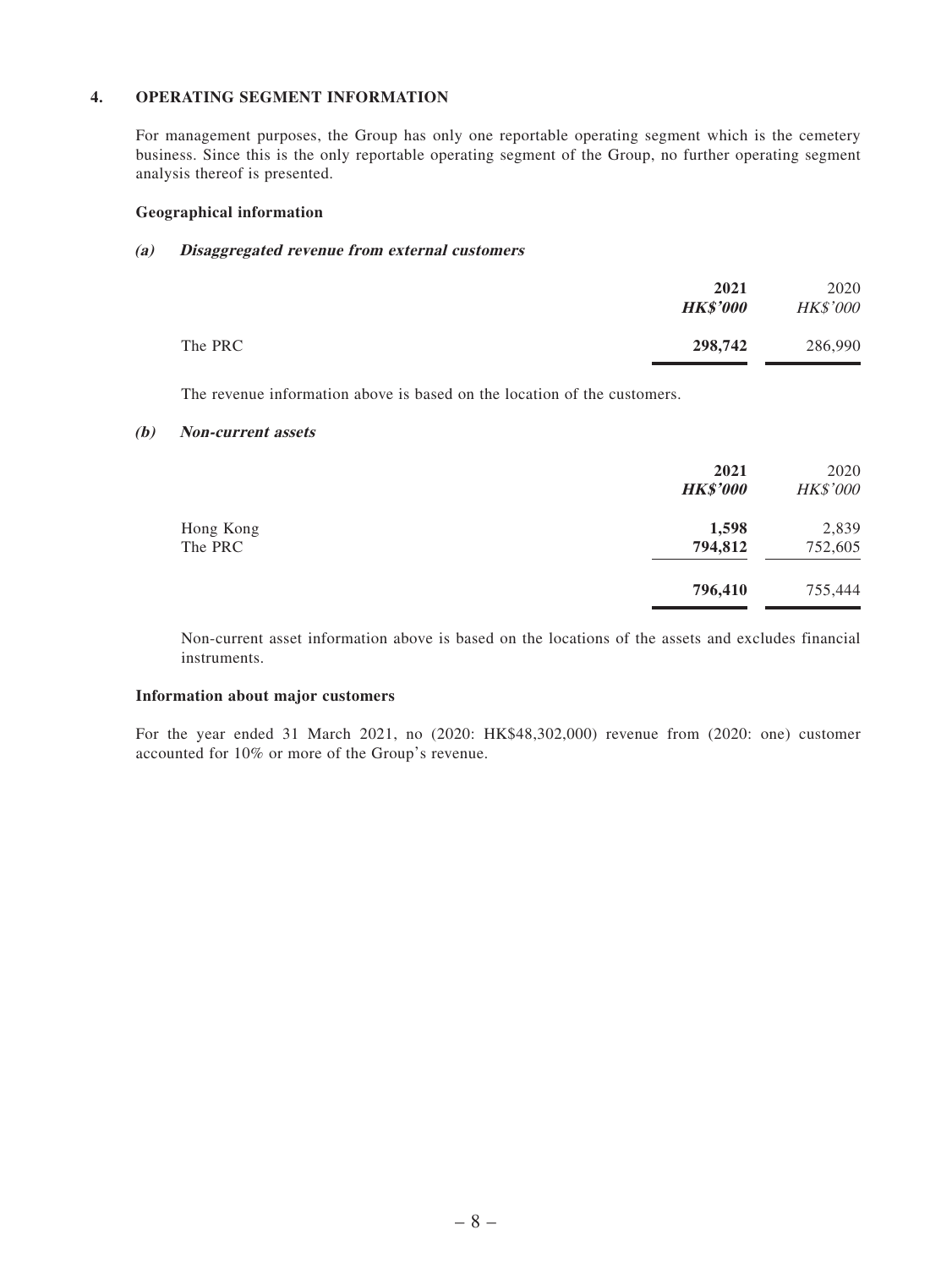#### **5. REVENUE, OTHER INCOME AND GAINS**

#### **Disaggregation of revenue from contracts with customers**

In the following table, revenue is disaggregated by major products and services and timing of revenue recognition. The Group has only one reportable operating segment which is the cemetery business in the PRC, and the disaggregated geographic information of revenue has been set out in note 4(a).

|                                                                  | 2021            | 2020            |
|------------------------------------------------------------------|-----------------|-----------------|
|                                                                  | <b>HK\$'000</b> | <b>HK\$'000</b> |
| Revenue by products and services                                 |                 |                 |
| Sales of tombs and niches                                        | 269,960         | 266,643         |
| Management fee income                                            | 3,806           | 3,401           |
| <b>Burial</b> services                                           | 24,976          | 16,946          |
|                                                                  | 298,742         | 286,990         |
| Timing of revenue recognition                                    |                 |                 |
| At point in time                                                 | 269,960         | 266,643         |
| Over time                                                        | 28,782          | 20,347          |
|                                                                  | 298,742         | 286,990         |
| Other income and gains                                           |                 |                 |
| Gain on disposal of property, plant and equipment, net           | 396             | 155             |
| Gain on lease modification                                       |                 | 25              |
| Government grants                                                | 2,066           |                 |
| Bank interest income                                             | 2,429           | 527             |
| Imputed interest income from loan to non-controlling shareholder | 64              |                 |
| Others                                                           | 1,053           | 1,096           |
|                                                                  | 6,008           | 1,803           |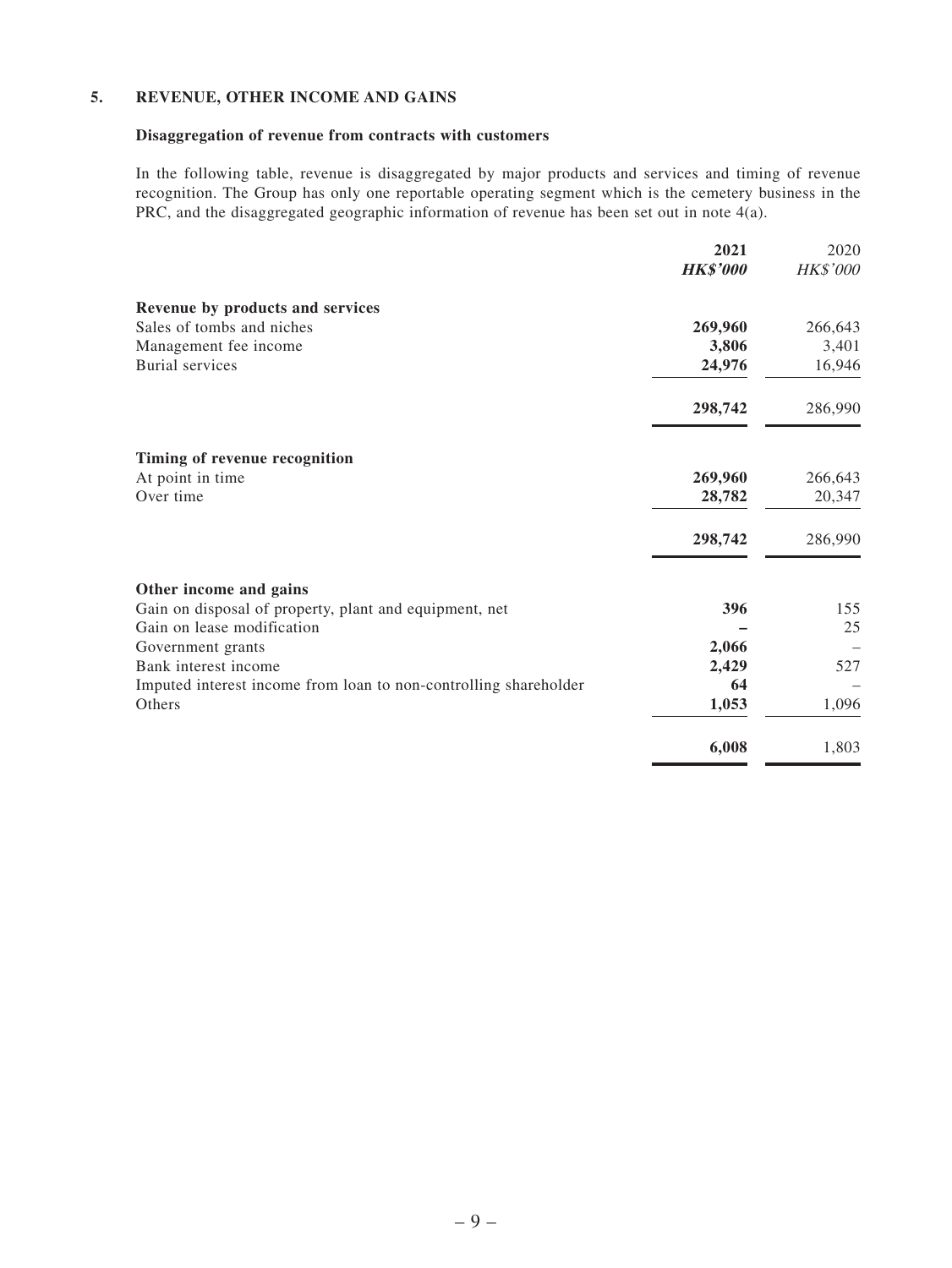### **6. PROFIT BEFORE INCOME TAX**

Profit before income tax is arrived at after charging/(crediting):

|                                                                                                                      | 2021            | 2020            |
|----------------------------------------------------------------------------------------------------------------------|-----------------|-----------------|
|                                                                                                                      | <b>HK\$'000</b> | <b>HK\$'000</b> |
| Cost of inventories sold recognised as expense, including<br>- (Reversal of write-down)/Write-down of inventories to | 62,699          | 85,655          |
| net realisable value                                                                                                 | (379)           | 1,969           |
| Cost of services provided                                                                                            | 10,101          | 6,567           |
| Employee benefit expense (excluding directors' and chief<br>executives' remuneration):                               |                 |                 |
| - Wages and salaries                                                                                                 | 41,010          | 40,212          |
| Amortisation of intangible assets *                                                                                  | 3,230           | 5,871           |
| Amortisation of cemetery assets *                                                                                    | 7,801           | 7,731           |
| Auditor's remuneration                                                                                               | 860             | 840             |
| Depreciation:                                                                                                        |                 |                 |
| - Property, plant and equipment                                                                                      | 9,794           | 9,409           |
| - Right-of-use assets                                                                                                | 1,976           | 2,185           |
| Write-off of property, plant and equipment                                                                           |                 | 306             |
| Fair value loss on initial recognition of                                                                            |                 |                 |
| loan to non-controlling shareholder                                                                                  | 339             |                 |

\* Amortisations of intangible assets and cemetery assets for the years are included in "Cost of sales" in the consolidated statement of profit or loss.

### **7. FINANCE COSTS**

An analysis of finance costs is as follows:

|                                                        | 2021<br><b>HK\$'000</b> | 2020<br><b>HK\$'000</b> |
|--------------------------------------------------------|-------------------------|-------------------------|
| Interest on lease liabilities                          | 164                     | 161                     |
| Interest on interest-bearing bank and other borrowings | 7,327                   | 10,006                  |
| Less: Interest capitalised                             | (4, 488)                | (6,049)                 |
|                                                        | 3,003                   | 4,118                   |

Borrowing costs capitalised during the year arose on the general borrowing pool and are calculated by applying a capitalisation rate of 5.24% (2020: 5.55%) per annum to the expenditure on qualifying assets.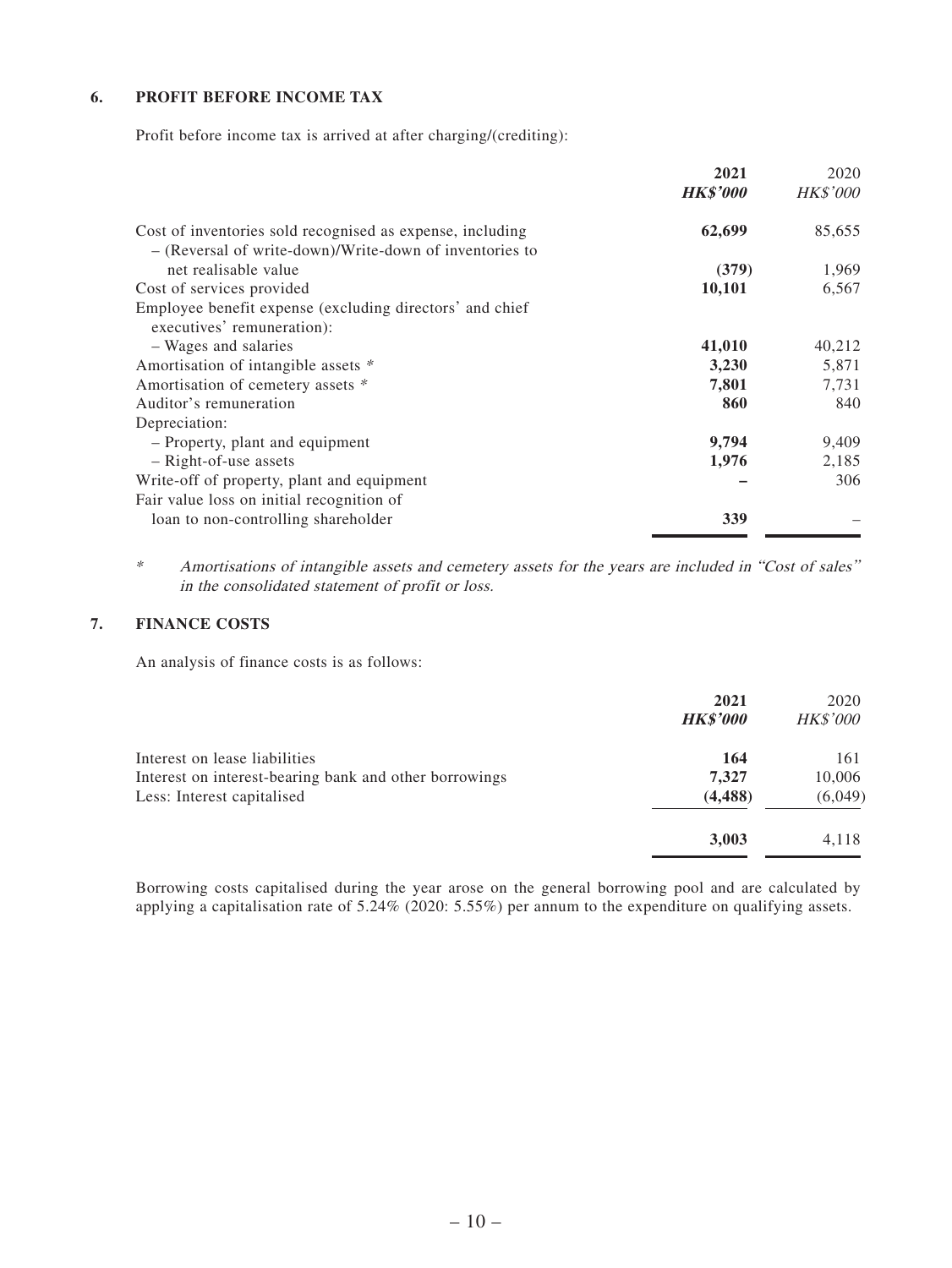#### **8. INCOME TAX EXPENSE**

The Group is subject to income tax on an entity basis on profits arising in or derived from the jurisdictions in which subsidiaries of the Group are domiciled and operate.

Pursuant to the rules and regulations of Bermuda, the Company is not subject to any income tax in that jurisdiction (2020: Nil).

No (2020: Nil) provision for Hong Kong profits tax has been made as the Group had no (2020: Nil) assessable profits derived from or earned in Hong Kong during the year.

Provision for the PRC current income tax is based on the statutory rate of 25% (2020: 25%) of the assessable profits of the PRC subsidiaries of the Group as determined in accordance with the PRC Corporate Income Tax Law.

The major components of income tax expense are as follows:

|                                       | 2021<br><b>HK\$'000</b> | 2020<br><b>HK\$'000</b> |
|---------------------------------------|-------------------------|-------------------------|
| Income tax                            |                         |                         |
| - Tax for the year in the PRC         | 31,792                  | 26,421                  |
| - Under-provision in prior years      | 142                     | 245                     |
| Deferred tax                          | 938                     | (2,534)                 |
| Total income tax expense for the year | 32,872                  | 24,132                  |

A reconciliation of the income tax expense applicable to profit before income tax at the statutory rate for the jurisdictions in which the Company and the majority of its subsidiaries are domiciled to the tax expense at the effective tax rate is as follows:

|                                                                                                                             | 2021<br><b>HK\$'000</b> | 2020<br><b>HK\$'000</b> |
|-----------------------------------------------------------------------------------------------------------------------------|-------------------------|-------------------------|
| Profit before income tax                                                                                                    | 114,163                 | 76,667                  |
| Tax at the statutory tax rate of $25\%$ (2020: 25%)<br>Effect of withholding tax on distributable profit of the Group's PRC | 28,541                  | 19,167                  |
| subsidiaries                                                                                                                | 2,045                   | 2,340                   |
| Tax effect of different taxation rates in other tax jurisdictions                                                           | 990                     | 277                     |
| Tax effect of non-taxable income                                                                                            | (514)                   | (252)                   |
| Tax effect of non-deductible expenses                                                                                       | 1,717                   | 230                     |
| Tax effect of tax losses not recognised                                                                                     | 1,962                   | 3,425                   |
| Tax effect of utilisation of tax losses not previously recognised                                                           | (2,011)                 | (1,300)                 |
| Under-provision in respect of prior years                                                                                   | 142                     | 245                     |
| Income tax expense                                                                                                          | 32,872                  | 24,132                  |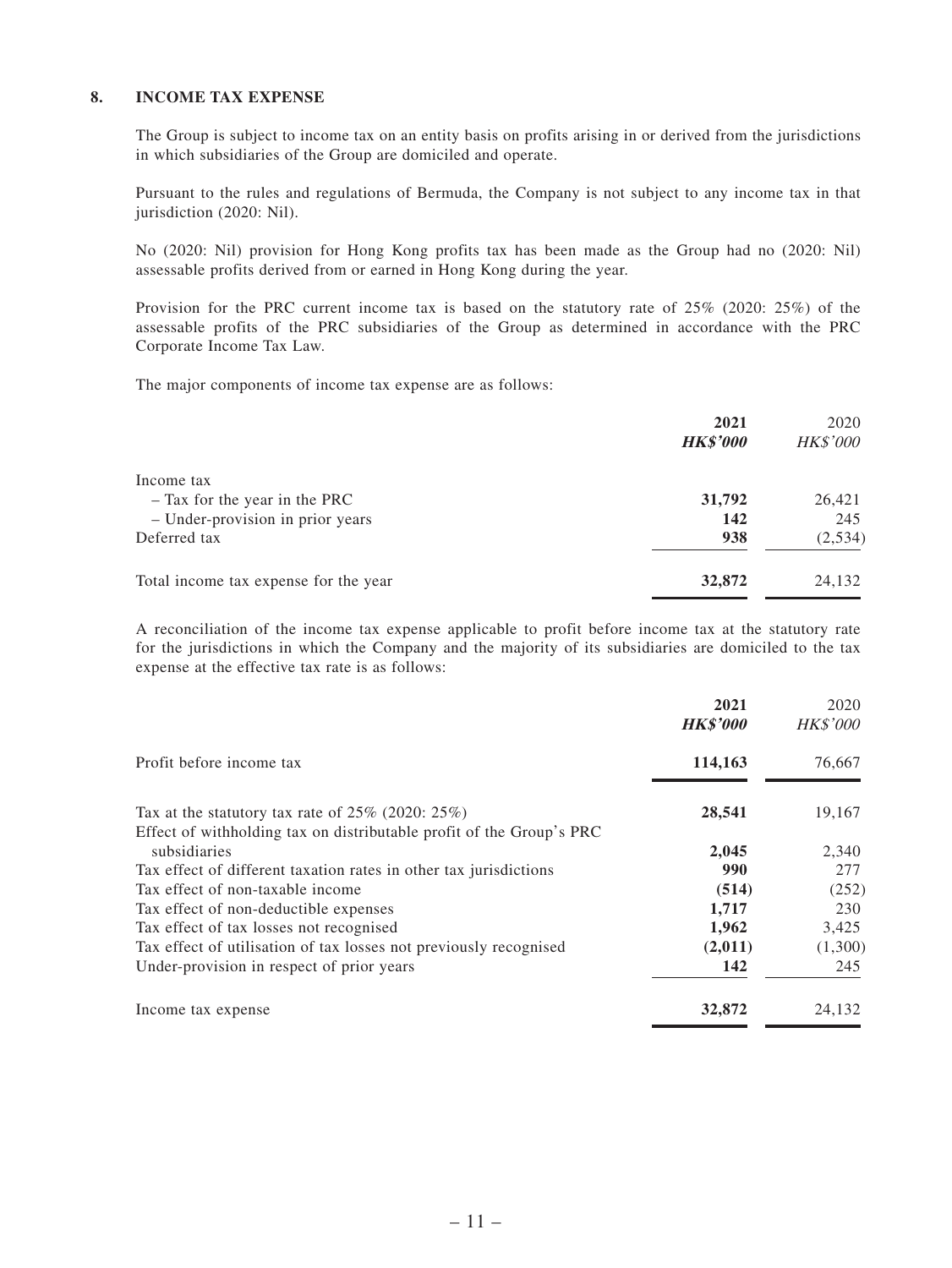### **9. DIVIDENDS**

|                                                  | 2021            | 2020            |
|--------------------------------------------------|-----------------|-----------------|
|                                                  | <b>HK\$'000</b> | <b>HK\$'000</b> |
| Interim dividend paid in respect of              |                 |                 |
| current year of HK0.8 cent (2020: Nil) per share | 17.771          |                 |

The directors of the Company recommended a final dividend of HK1.0 cent (2020: Nil) per ordinary share in respect of the year ended 31 March 2021 which would be subject to the approval of the Company's shareholders at the forthcoming annual general meeting. The proposed dividend is not reflected as a dividend payable in these financial statements.

At the board meeting held on 27 November 2020, the directors of the Company resolved to recommend an interim dividend of HK0.8 cent per ordinary share. The proposed interim dividend was paid as an appropriation of contributed surplus reserve of the Company during the year ended 31 March 2021.

#### **10. EARNINGS PER SHARE FOR PROFIT ATTRIBUTABLE TO OWNERS OF THE COMPANY**

The calculation of the basic earnings per share is based on the profit for the year attributable to owners of the Company over the weighted average number of ordinary shares of 1,845,212,000 (2020: 962,807,000 (restated)) in issue during the year.

The weighted average number of ordinary shares for the purpose of basic and diluted earnings per share for both years have been adjusted for the Rights Issue completed on 30 July 2020.

There was no potential dilutive ordinary shares outstanding during the years ended 31 March 2021 and 2020 and hence the diluted earnings per share is the same as basic earnings per share.

The calculations of basic and diluted earnings per share are based on:

|                                                                                                                                                  | 2021<br><b>HK\$'000</b>               | 2020<br><b>HK\$'000</b>                             |
|--------------------------------------------------------------------------------------------------------------------------------------------------|---------------------------------------|-----------------------------------------------------|
| <b>Earnings</b><br>Profit attributable to owners of the Company                                                                                  |                                       |                                                     |
| used in the basic and diluted earnings per share calculation                                                                                     | 80,295                                | 53,641                                              |
|                                                                                                                                                  | Number of<br>shares<br>2021<br>(1000) | Number of<br>shares<br>2020<br>(1000)<br>(restated) |
| <b>Shares</b><br>Weighted average number of ordinary shares in issue during<br>the year used in basic and diluted earnings per share calculation | 1,845,212                             | 962,807                                             |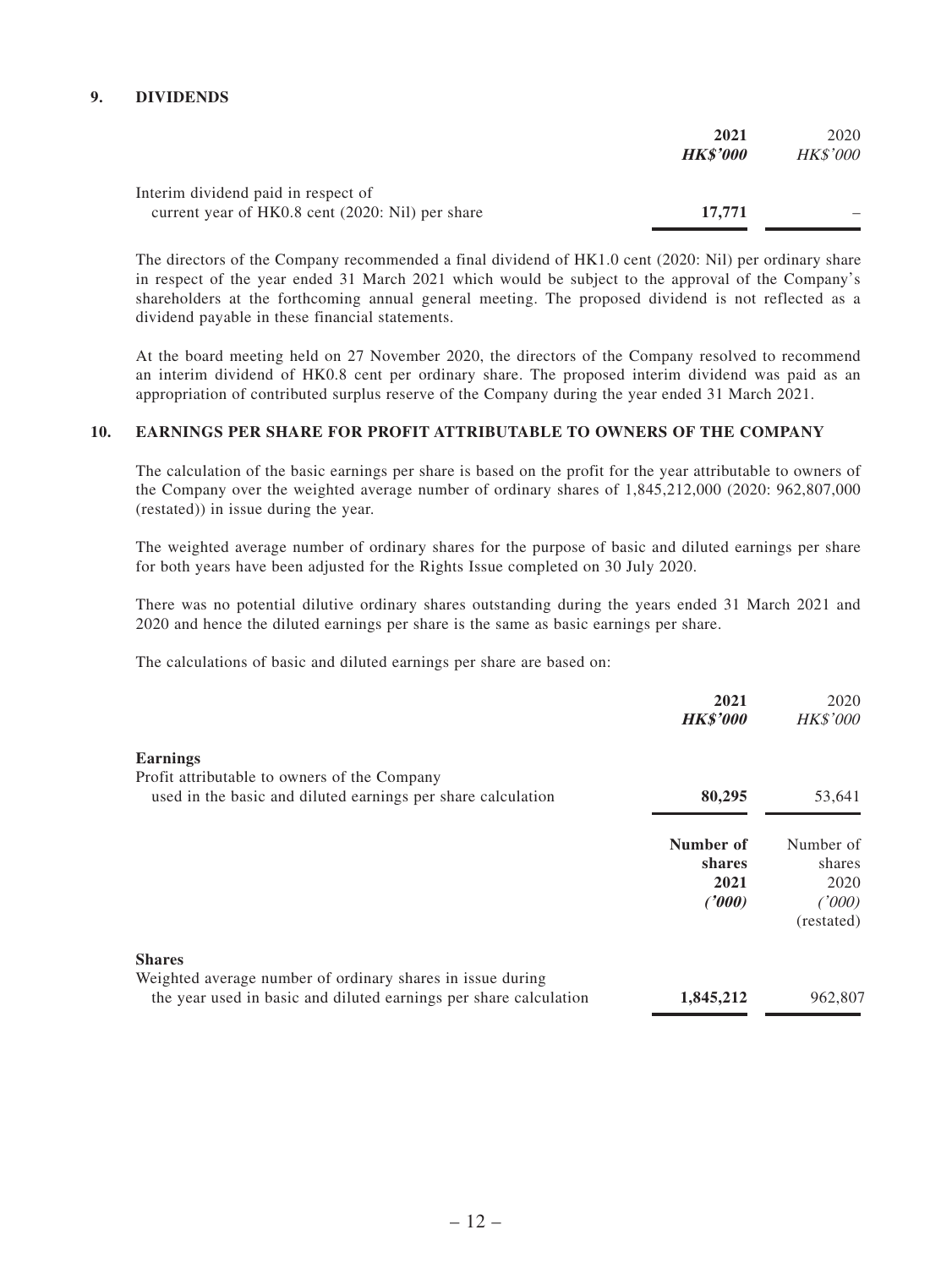#### **11. MOVEMENTS IN PROPERTY, PLANT AND EQUIPMENT, RIGHT-OF-USE ASSETS AND INTANGIBLE ASSETS**

During the year, the Group acquired items of property, plant and equipment with a cost of HK\$4,436,000 (2020: HK\$6,722,000). Items of property, plant and equipment with a net carrying value of HK\$178,000 (2020: HK\$402,000) were disposed of during the year, resulting in a gain on disposal of HK\$396,000 (2020: HK\$155,000). Items of property, plant and equipment with a net carrying value of Nil (2020: HK\$306,000) were written off during the year.

No (2020: an aggregate net carrying amount of HK\$16,712,000) properties under property, plant and equipment were pledged for certain interest-bearing bank and other borrowings at the end of the reporting period.

In addition, the Group has entered into new lease agreements and renewed some lease agreements during the year. Right-of-use assets amounted to HK\$1,626,000 (2020: HK\$1,686,000) and HK\$453,000 (2020: Nil) has been recognised for the year respectively.

No (2020: Nil) additions to intangible assets was made during the year.

#### **12. CEMETERY ASSETS**

|                                    | 2021<br><b>HK\$'000</b> | 2020<br>HK\$'000  |
|------------------------------------|-------------------------|-------------------|
| Land costs<br>Landscape facilities | 20,135<br>205,170       | 19,996<br>198,599 |
|                                    | 225,305                 | 218,595           |
|                                    |                         |                   |

#### **13. TRADE RECEIVABLES**

Ageing analysis of the trade receivables as at the end of the reporting period, based on the invoice date and net of loss allowance, if any, is as follows:

|                | 2021<br><b>HK\$'000</b> | 2020<br>HK\$'000 |
|----------------|-------------------------|------------------|
| Within 60 days | 612                     | 271              |
| 61 - 180 days  | 31                      |                  |
| Over 1 year    | 803                     | 743              |
|                | 1,446                   | 1,014            |

#### **14. TRADE PAYABLES**

Ageing analysis of the trade payables as at the end of the reporting period, based on the invoice date, is as follows:

|                 | 2021<br><b>HK\$'000</b> | 2020<br><b>HK\$'000</b> |
|-----------------|-------------------------|-------------------------|
| Within 90 days  | 40,798                  | 29,893                  |
| 91 to 180 days  | 1,066                   | 2                       |
| 181 to 365 days | 10                      | 2,012                   |
| Over 1 year     | 5,284                   | 2,686                   |
|                 | 47,158                  | 34,593                  |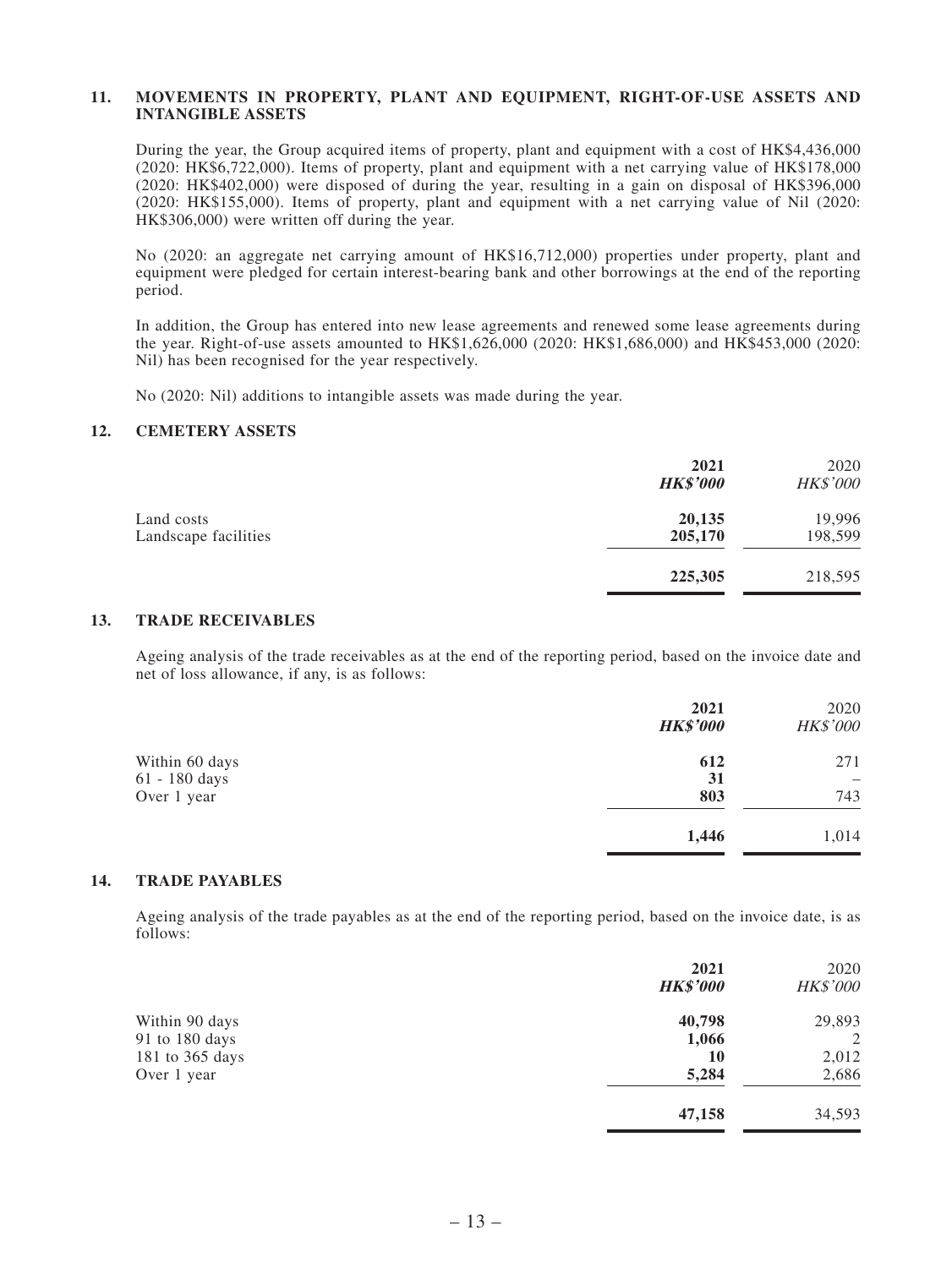#### **15. RELATED PARTY TRANSACTIONS**

In addition to the transactions and balances detailed elsewhere in these financial statements, the Group had the following transactions with related parties during the year.

#### **(a) Other transactions with related parties**

|                                                                                                                                                              | 2021<br><b>HK\$'000</b> | 2020<br><b>HK\$'000</b> |
|--------------------------------------------------------------------------------------------------------------------------------------------------------------|-------------------------|-------------------------|
| Consultancy fee to non-controlling shareholder in which one of<br>the executive directors has control <i>(notes <math>(i)</math> and <math>(iii)</math>)</i> |                         | 1.037                   |
| Consultancy fee to a related company in which one of<br>the executive directors has control <i>(notes (i)</i> and <i>(iii))</i>                              | 2,748                   | 1.687                   |
| Payment to non-controlling shareholder to acquire<br>the 1.62% equity interests of Zhejiang Anxian Yuan Company<br>Limited (note $(i)$ )                     |                         | 6.652                   |
| Interest expense to a related company in which one of<br>the executive directors has control <i>(note (ii))</i>                                              |                         | 531                     |

#### Notes:

- (i) These transactions constitute a de minimis transactions under Rule  $14A.76(1)(c)$  of Chapter 14A of the Listing Rules and are therefore fully exempted from all disclosure requirements.
- (ii) As the borrowing was not secured by any asset of the Group and as the directors of the Company considered that the borrowing was on normal commercial terms or better, the borrowing was fully exempted from the shareholders' approval, annual review and all disclosure requirements pursuant to Rule 14A.90 of the Listing Rules.
- (iii) These transactions related to consultancy fee paid to a non-controlling shareholder of a subsidiary of the Group and one of the executive directors has control on this subsidiary, it became a related party in which one of the executive directors still has control but no longer a non-controlling shareholder to the Group, resulted by the acquisition of additional 1.62% equity interests of this subsidiary by the Group on 15 August 2019. During the year ended 31 March 2021, the balance of consultancy fee payable approximately of HK\$30,000 (2020: HK\$27,000) was included in other payable.

#### **(b) Compensation of key management personnel of the Group**

The directors of the Company are of the opinion that the key management are those persons having the authority and responsibility for planning, directing and controlling the activities of the Group, directly or indirectly, and are defined as the executive directors, non-executive directors and the chief executive officer of the Company.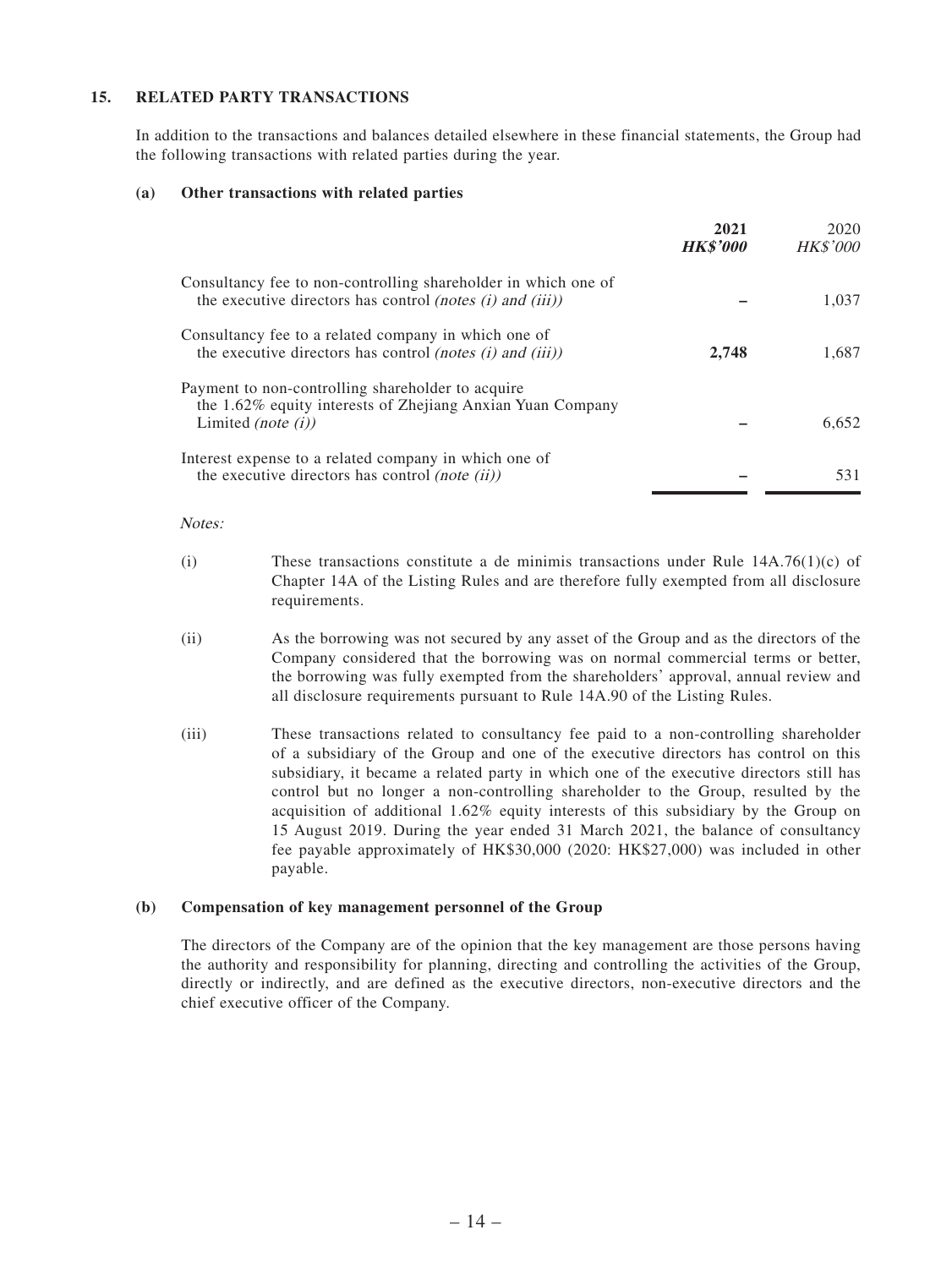### **MANAGEMENT DISCUSSION AND ANALYSIS**

### **BUSINESS REVIEW AND OUTLOOK**

The Group is one of the earliest service providers in funeral and burial industry in the PRC. With an unwavering faith and commitment to excellence, it always provides quality, individualised funeral and burial services to each customer.

During the Year under review, under the leadership of the Board, the Group made concerted efforts to fight against the pandemic, whilst remained true to its original aspiration. The Group deeply understood and grasped the spirit of the Fifth Plenary Session, comprehensively fortified the management of the Group's individual projects, actively promoted the optimisation of service system, pressed ahead the reform as to ways of service, and enhanced the level of funeral and burial services, all contributing to a boost of senses of happiness and gain for every customer. In terms of performance, with Zhejiang Anxian Yuan as the core project, the Group's project companies maintained a good momentum of steady development and a stable layout, and planned to develop each project into a model cemetery locally. The Group will continue to explore innovation and extension based on two major products of "funeral" and "burial" in order to meet the diversified service needs of customers.

As one of the pioneers in the funeral and burial industry in the PRC, the Group closely followed national policies, adapted to industry changes, and ardently carried out green ecological funeral and burial. With the objectives of "land-saving ecological burial, benefiting and good for the people, stylish choices by making peace with ancestors in Anxian", the Group integrated various public welfare activities with its brand building. In the meantime, it has always been committed to undertaking social responsibilities and maintaining the traditional values and cultural heritage of China, and has proactively integrated the construction of cultural facilities with distinctive regional characteristics, such as cultures of tradition, red, and life to form a unique brand full of funeral and burial culture – "Excellent Chinese cultural heritage, inheriting red genes, and the unyielding spirit of the Chinese nation".

Looking ahead, the Group will continue to advocate and practise the business philosophy of "people-oriented, rooted in culture, with science as guidelines, and service provision as missions". With persistence in green funeral and burial as its core and forging ahead the progress of modernised, ecological and humanistic reformation of the Chinese funerals and burials, the Group will strive to build a benchmark for the Chinese funeral and burial enterprises, and to double harvest of benefits and brand prosperity.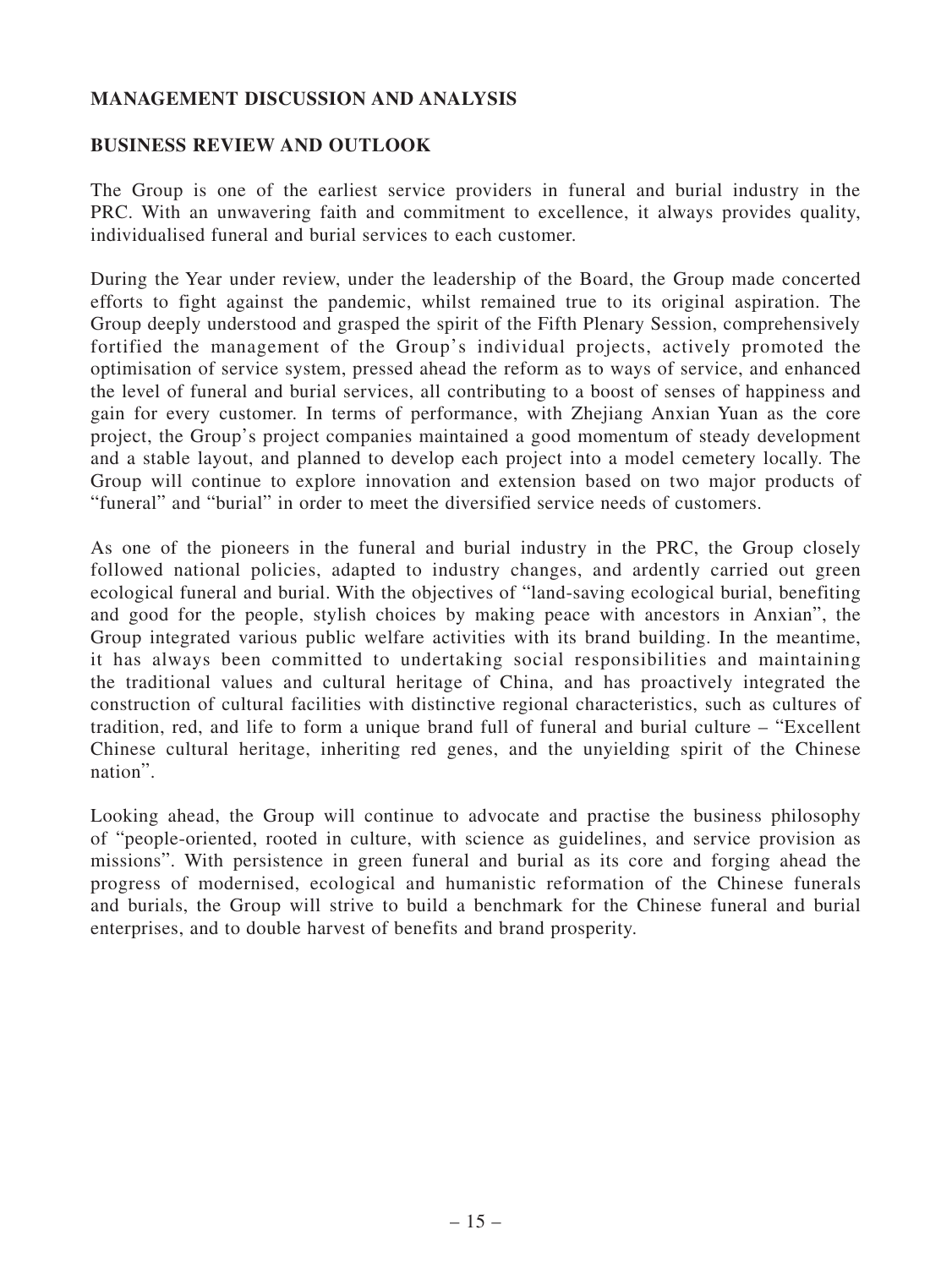### **FINANCIAL REVIEW**

For the Year, the Group recorded net profit of approximately HK\$81.3 million (2020: approximately HK\$52.5 million) and revenue of approximately HK\$298.7 million (2020: approximately HK\$287.0 million). The Group's earnings before interest and tax was approximately HK\$117.2 million (2020: approximately HK\$80.8 million). Increase in the Group's net profit by approximately HK\$28.8 million year-on-year was mainly due to:

- (i) the Group recorded an increase in gross profit by approximately HK\$33.7 million yearon-year. Such increase was primarily due to the sales of new types of tombs in several high-end cemeteries with higher selling price and better cost control of new types of tombs during the year.
- (ii) the Group recorded an increase in other income by approximately HK\$4.2 million yearon-year. Such increase was primarily due to (a) increase in bank interest income due to more bank balances held by the Group; and (b) increase in government grants.
- (iii) the Group recorded a decrease in finance costs by approximately HK\$1.1 million yearon-year. Such decrease was primarily due to the repayment of bank borrowings during the year.

Of the total revenue of approximately HK\$298.7 million (2020: approximately HK\$287.0 million), sales of tombs and niches amounted to approximately HK\$270.0 million (2020: approximately HK\$266.6 million).

Total assets and net assets of the Group as at 31 March 2021 were approximately HK\$1,341.4 million (2020: approximately HK\$1,069.0 million) and approximately HK\$936.0 million (2020: approximately HK\$680.3 million) respectively. The increase in net assets was mainly due to increase in net profit, appreciation of RMB against HK\$ and the completion of Rights Issue.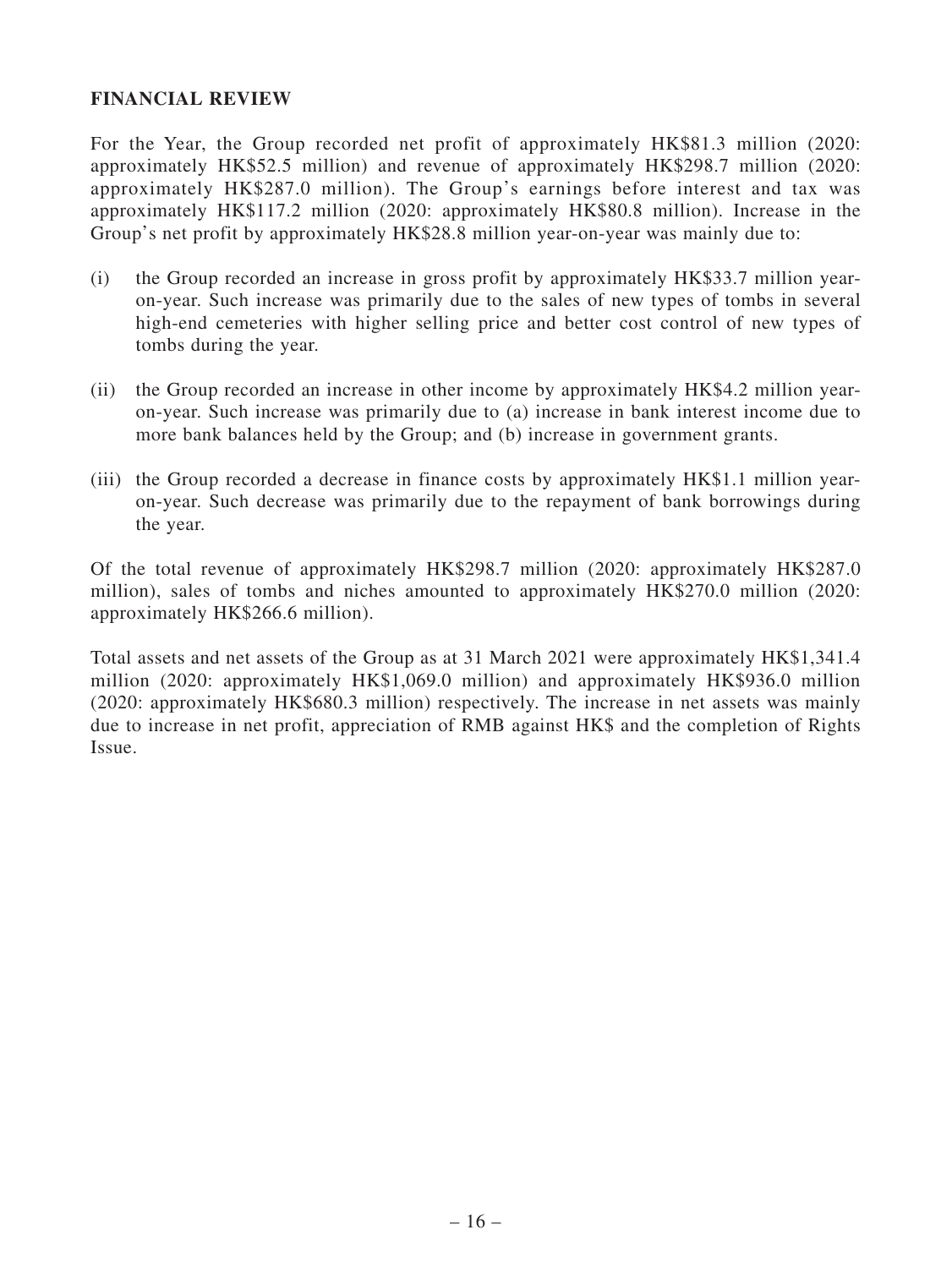### **ACQUISITION AND DISPOSAL OF SUBSIDIARIES AND ASSOCIATED COMPANIES**

### **Memorandum of understanding**

On 14 March 2020, Anxian Yuan Zhejiang and the shareholders of 阜陽市天壽園陵園管 理有限公司 (Fuyang Tianshouyuan Cemetery Management Co., Ltd.\*) entered into a nonlegally binding memorandum of understanding ("MOU") in relation to possible investment by Anxian Yuan Zhejiang in Fuyang Tianshouyuan by way of capital injection and its development of a commercial cemetery(經營性公墓), subject to the entering into of the formal agreement. On 18 September 2020, the Board announced that the formal agreement was not entered into between Anxian Yuan Zhejiang and the shareholders of Fuyang Tianshouyuan by 13 September 2020, as they were unable to reach an agreement on the terms of the formal agreement after negotiations in good faith during such period. Accordingly, the MOU has lapsed on 13 September 2020 and the parties thereto will no longer pursue the investment in Fuyang Tianshouyuan. The Board considers that the termination of the MOU will not have any material adverse impact on the business operation and financial position of the Group.

As disclosed in the letter from the Board contained in the Company's circular dated 29 April 2020, in the event that the investment under the MOU does not materialise, the Company intends to utilise the net proceeds from the Rights Issue originally allocated for the First Phase Investment for other similar investment opportunity(ies). The Company is currently studying and in discussion on certain potential strategic investment opportunities and will make further announcement(s) to update the Shareholders with details of these investments as and when appropriate pursuant to the requirements of the Listing Rules.

Further details of the MOU were set out in the Company's announcements dated 25 March 2020 and 18 September 2020, Company's circular dated 29 April 2020 and Company's prospectus dated 8 July 2020.

No acquisition and disposal of subsidiaries and associated companies were noted during the Year.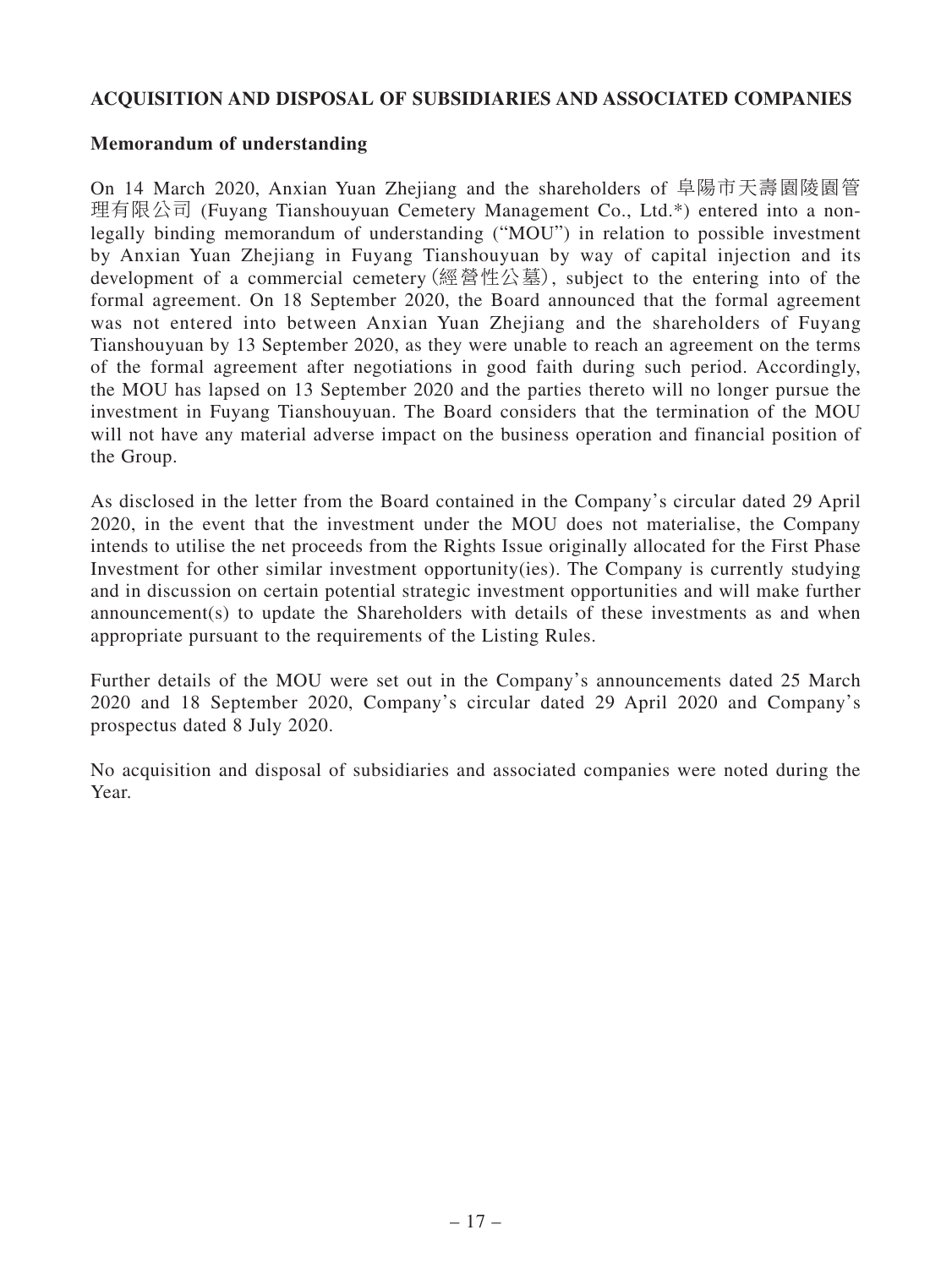### **RIGHTS ISSUE**

## **Rights Issue**

On 25 March 2020, the Company announced that the Board implement the Rights Issue on the basis of three rights shares for every two Shares in issue at the subscription price of HK\$0.1 per rights share, to raise up to approximately HK\$133.3 million before expenses by way of issuing up to 1,332,817,890 rights shares ("Rights Issue").

On 30 July 2020, the Company completed the Rights Issue and issued 1,332,817,890 rights shares, on the basis of three rights share for every two Shares in issue, at the subscription price of HK\$0.1 per rights share. The net proceeds from the Rights Issue was approximately HK\$131.5 million. As per the Company's announcement dated 18 September 2020, the Group intends to apply (i) approximately 62.0% or HK\$81.6 million of the net proceeds from the Rights Issue to the potential strategic investment opportunity(ies); (ii) approximately 22.0% or HK\$28.9 million of the net proceeds from the Rights Issue for repayment of existing debts and payables; and (iii) approximately 16.0% or HK\$21.1 million of the net proceeds from the Rights Issue for general working capital.

Further details of the Rights Issue were set out in the Company's announcements dated 25 March 2020, 28 May 2020, 29 July 2020, 30 July 2020 and 18 September 2020, Company's circular dated 29 April 2020 and Company's prospectus dated 8 July 2020 (collectively "Rights Issue Announcements").

Due to the completion of the Rights Issue on 30 July 2020, the total number of issued ordinary Shares of the Company was 2,221,363,150 Shares (31 March 2020: 888,545,260 Shares) as at 31 March 2021.

## **Use of proceeds from Rights Issue**

An analysis of the intended use of net proceeds as stated in the Rights Issue Announcements, the actual use of net proceeds up to 31 March 2021, the remaining balance of unutilised net proceeds as at 31 March 2021 and at the date of this announcement and the expected timeline for utilising the remaining unutilised net proceeds are set out as below.

|                                          | Intended use of<br>net proceeds<br>as stated in the<br><b>Rights Issue</b><br><b>Announcements</b><br><b>HK\$'000</b> | Actual use of<br>net proceeds<br>up to<br>31 March<br>2021<br><b>HK\$'000</b> | Remaining<br>balance<br>of unutilised<br>net proceeds<br>as at<br>31 March<br>2021<br><b>HK\$'000</b> | Remaining<br>balance<br>of unutilised<br>net proceeds<br>as at the<br>date of this<br>announcement<br><b>HK\$'000</b> |
|------------------------------------------|-----------------------------------------------------------------------------------------------------------------------|-------------------------------------------------------------------------------|-------------------------------------------------------------------------------------------------------|-----------------------------------------------------------------------------------------------------------------------|
| Investment opportunity(ies)              | 81,490                                                                                                                |                                                                               | 81,490                                                                                                | 81,490                                                                                                                |
| Repayment of existing debts and payables | 28,891                                                                                                                | 21,591                                                                        | 7,300                                                                                                 |                                                                                                                       |
| General working capital                  | 21,120                                                                                                                | 21,120                                                                        |                                                                                                       |                                                                                                                       |
|                                          | 131,501                                                                                                               | 42,711                                                                        | 88,790                                                                                                | 81,490                                                                                                                |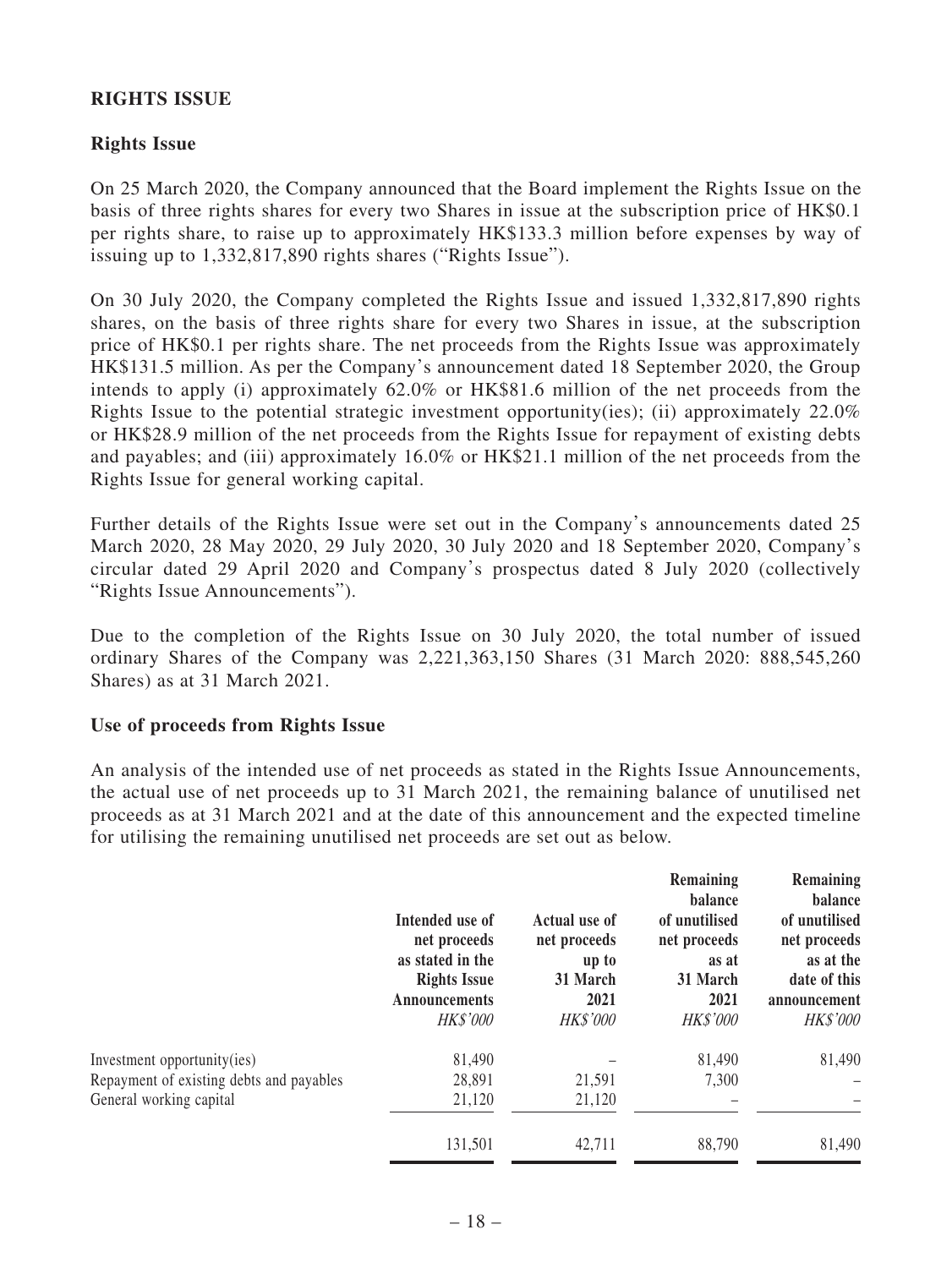The remaining balance of unutilised net proceeds of approximately HK\$81,490,000 and HK\$7,300,000 as at 31 March 2021 is expected to be utilised for the potential strategic investment opportunity(ies) as set out in the Company's announcement dated 18 September 2020 and for repayment of existing debts and payables by April 2021 according to the intentions previously disclosed in the Rights Issue Announcements respectively.

Save as disclosed above, the Company has applied the net proceeds from the Rights issue in accordance with the proposed intentions as set out in the Rights Issue Announcements.

## **OTHER INFORMATION**

# **PURCHASE, SALE OR REDEMPTION OF THE COMPANY & LISTED SECURITIES**

During the Year, neither the Company nor any of its subsidiaries purchased, sold or redeemed any of the Company's listed securities.

# **DIRECTORS' SECURITIES TRANSACTIONS**

The Company has adopted the Model Code as its own code of conduct regarding Directors' securities transactions. Having made specific enquiry of the Directors, all the Directors confirmed that they had complied with the required standard set out in the Model Code throughout the Year. No incident of non-compliance was noted by the Company during the Year.

## **CORPORATE GOVERNANCE PRACTICES**

The Company's corporate governance practices are based on the principles and code provisions are set out in the Corporate Governance Code and Corporate Governance Report (the "Code") as set out in Appendix 14 of the Listing Rules. The Directors are of the view that the Company has been in compliance with the Code throughout the Year, except for the deviation from code provisions A.1.1 and A.6.7 of the Code as specified with considered reasons for such deviations as explained below. The Board will keep reviewing and updating such practices from time to time to ensure compliance with legal and commercial standards.

## **Compliance with Code on Corporate Governance Practices**

During the Year, the Board has adopted and complied with the code provisions of the Code in so far as they are applicable except for the following deviations.

## **Code provision A.1.1 of the Code**

Code provision A.1.1 of the Code stipulates that the Board should meet regularly and board meeting should be held at least four times a year at approximately quarterly intervals. During the Year, only two regular board meetings were held to review and discuss the annual and interim results. The Company does not announce its quarterly results and hence does not consider the holding of quarterly meetings as necessary.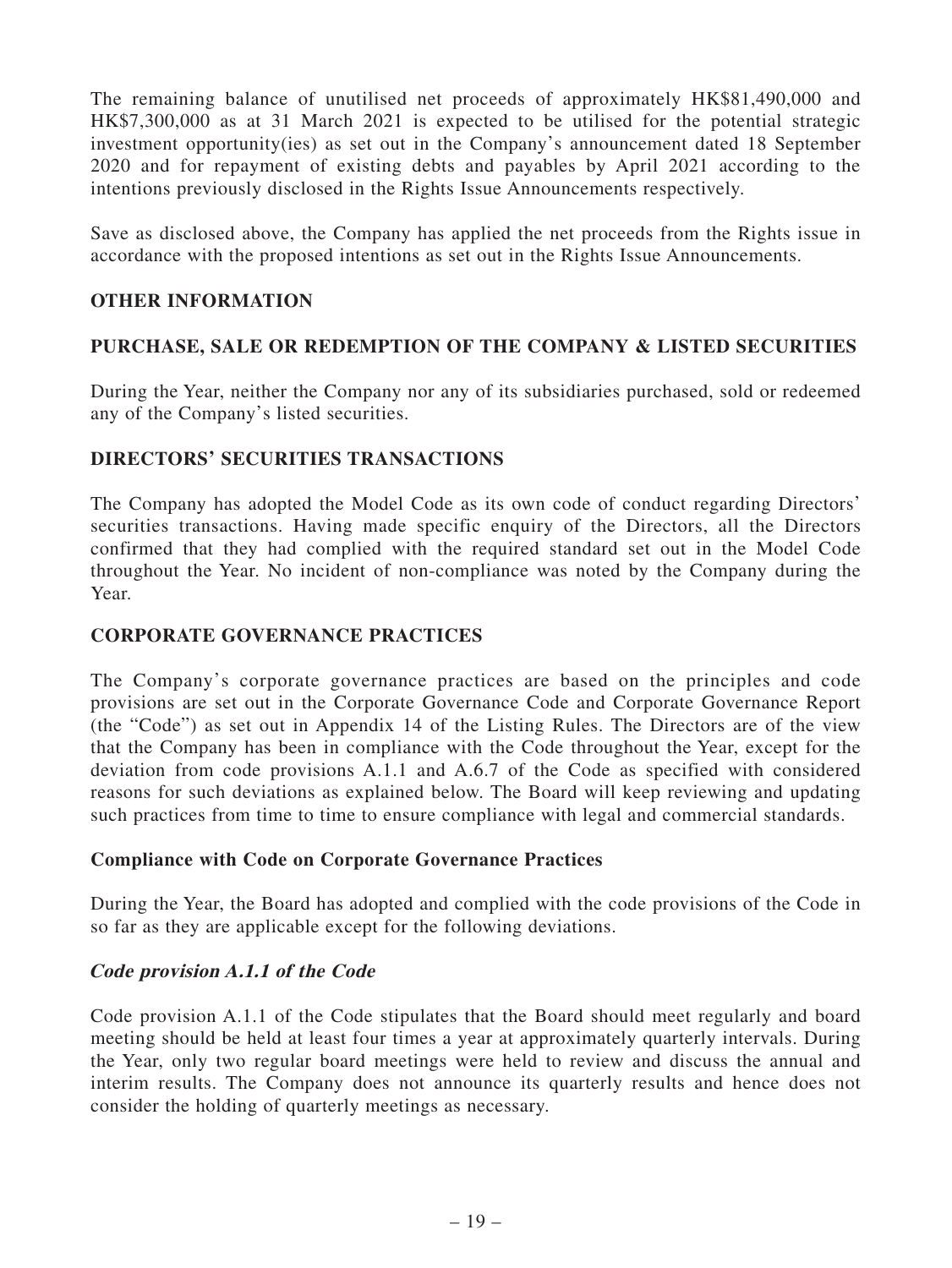## **Code provision A.6.7 of the Code**

Code provision A.6.7 of the Code provides that independent non-executive directors and other non-executive directors, as equal board members as other directors, should attend general meetings of the company. Due to other pre-arranged business commitments and the circumstance under the COVID-19 outbreak, Mr. Shi Hua and Mr. Shi Jun, being Executive Director, Mr. Wang Hongjie, being Non-executive Director, and Mr. Yao Hong, being former Independent Non-Executive Director, were unable to attend the special general meeting of the Company held on 28 May 2020.

Continuous efforts are made to review and enhance the Group's internal controls and procedures in light of changes in regulations and developments in best practices.

### **Corporate Governance Structure**

The Board is primarily responsible for formulating strategies, monitoring performance and managing risks of the Group. At the same time, it also has the duty to enhance the effectiveness of the corporate governance practices of the Group. Under the Board, there are 3 board committees, namely the Audit Committee, Remuneration Committee and Nomination Committee. All these committees perform their distinct roles in accordance with their respective terms of reference and assist the Board in supervising certain functions of the senior management.

### **NON-COMPLIANCE WITH RULES 3.10(1) AND 3.21 OF THE LISTING RULES**

Following the resignation of Mr. Yao Hong, the Board was comprised of six (6) members with three (3) executive Directors, one (1) non-executive Director and two (2) independent non-executive Directors and the audit committee of the Company consisted of two (2) members. The Company failed to meet the requirement of having at least three independent nonexecutive directors on the Board under Rule 3.10(1) of the Listing Rules. Further, the Company failed to fulfill the requirement on the minimum number of non-executive directors for the formation of the audit committee of the Board as stipulated in Rule 3.21 of the Listing Rules. As stated in the Company's announcement dated 21 July 2020, a suitable candidate is appointed as soon as practicable and, in any event, within the three-month period from 21 July 2020 pursuant to Rules 3.11 and 3.23 of the Listing Rules.

As disclosed in the Company's announcement on 16 October 2020, Ms. Hung Wan Fong, Joanne has been appointed as an Independent Non-executive Director and a member of each of audit committee, remuneration committee and nomination committee of the Company with effect from 19 October 2020.

Upon the appointment of Ms. Hung Wan Fong, Joanne with effect from 19 October 2020, the Company have fulfilled the requirements under Rules 3.10(1) and 3.21 of the Listing Rules.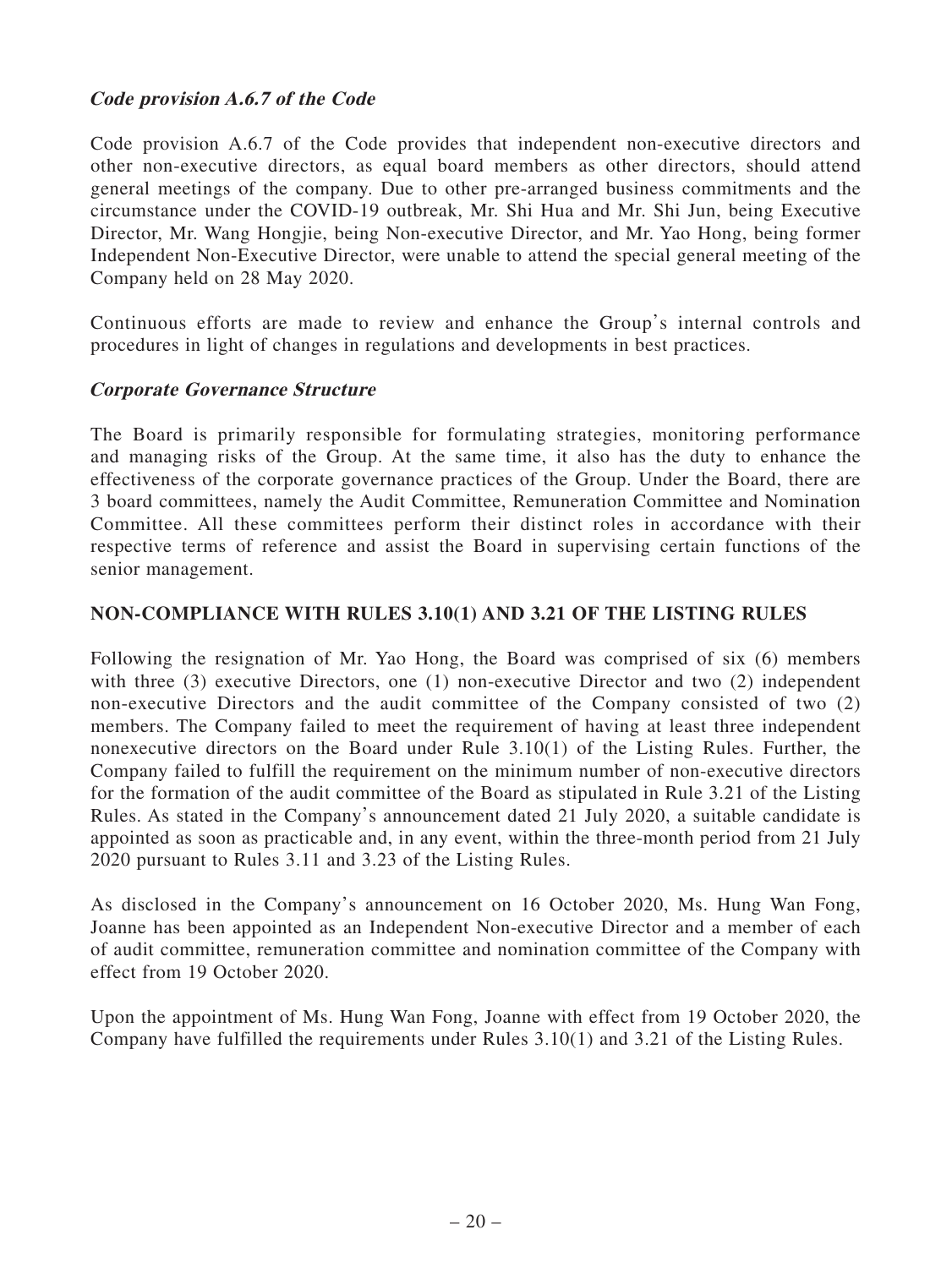### **FINAL DIVIDEND**

The Board has recommended the declaration of a final dividend of HK1.0 cent per share for the year ended 31 March 2021 (2020: Nil) to the Shareholders. The proposed final dividend is subject to approval by the Shareholders at AGM to be held on Friday, 24 September 2021. Upon Shareholders' approval, the proposed final dividend will be paid on Tuesday, 12 October 2021 to the Shareholders whose names shall appear on the register of members of the Company on Thursday, 30 September 2021.

Together with the interim dividend of HK0.8 cent per share (2020: Nil) which was declared and paid by the Company on 13 January 2021, the total dividend for the year ended 31 March 2021 will amount to HK1.8 cents per share (2020: Nil).

### **CLOSURE OF REGISTERS OF MEMBERS**

The proposed final dividend is subject to the passing of an ordinary resolution by the Shareholders at the forthcoming AGM which to be held on Friday, 24 September 2021. The registers of members of the Company will be closed on Thursday, 30 September 2021 for the purpose of determining the entitlement of the Shareholders to the proposed final dividend and no transfer of shares will be effected on that date.

In order to qualify for the proposed final dividend, all share transfers accompanied by the relevant share certificates and transfer forms must be lodged for registration with the Company's branch share registrar and transfer office in Hong Kong, Tricor Abacus Limited at Level 54, Hopewell Centre, 183 Queen's Road East, Hong Kong before 4:30 p.m. on Wednesday, 29 September 2021.

### **AUDIT COMMITTEE**

The Audit Committee, comprising all the three Independent Non-executive Directors, has reviewed with management of the Company the principal accounting policies adopted by the Group and discussed the risk management and internal control and financial reporting matters, including a review of the audited consolidated financial statements, for the Year.

## **SCOPE OF WORK OF BDO LIMITED ON THIS PRELIMINARY ANNOUNCEMENT**

The figures in respect of the Group's consolidated statement of financial position, consolidated statement of profit or loss, consolidated statement of comprehensive income and related notes thereto for the Year as set out in the preliminary announcement have been agreed by the Group's auditor, BDO Limited, to the amounts set out in the Group's audited consolidated financial statements for the Year. The work performed by BDO Limited in this respect did not constitute an assurance engagement in accordance with Hong Kong Standards on Auditing, Hong Kong Standards on Review Engagements or Hong Kong Standards on Assurance Engagements issued by the HKICPA and consequently no assurance has been expressed by BDO Limited on the preliminary announcement.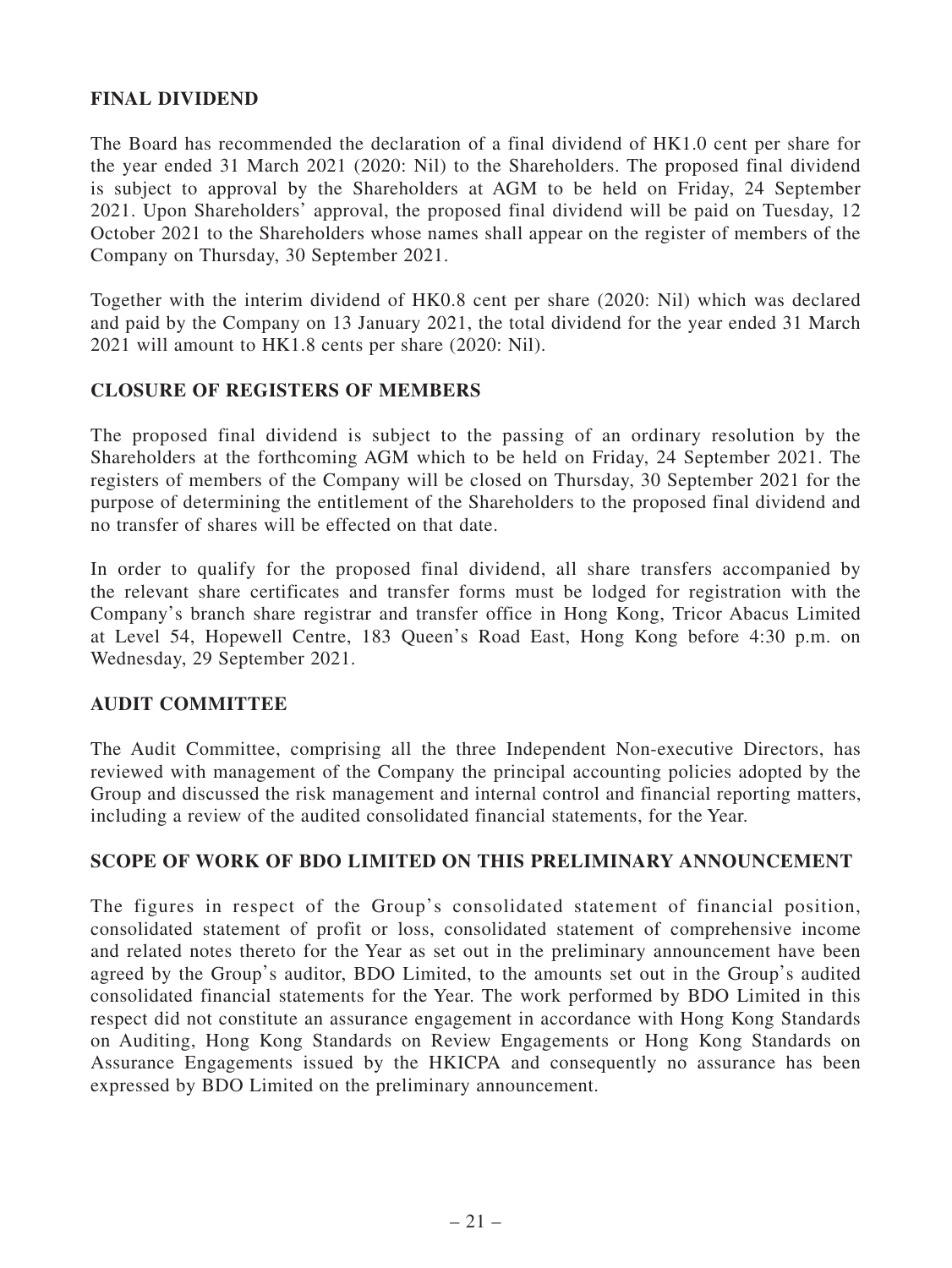### **PUBLICATION OF ANNUAL RESULTS ANNOUNCEMENT AND ANNUAL REPORT**

This announcement is published on the websites of the Stock Exchange (www.hkexnews.hk) and the Company (www.anxianyuanchina.com), respectively. The annual report of the Company for the year ended 31 March 2021 containing all the information required under the Listing Rules will be dispatched to the Shareholders of the Company and published on the websites of the Stock Exchange and the Company in due course.

## By Order of the Board **ANXIAN YUAN CHINA HOLDINGS LIMITED SHI HUA** Chairman

Hong Kong, 21 June 2021

As at the date of this announcement, the Board comprises three executive directors, namely Mr. Shi Hua, Mr. Shi Jun and Mr. Law Fei Shing; non-executive director, namely Mr. Wang Hongjie; and three independent non-executive directors, namely Mr. Chan Koon Yung, Mr. Lum Pak Sum and Ms. Hung Wan Fung, Joanne.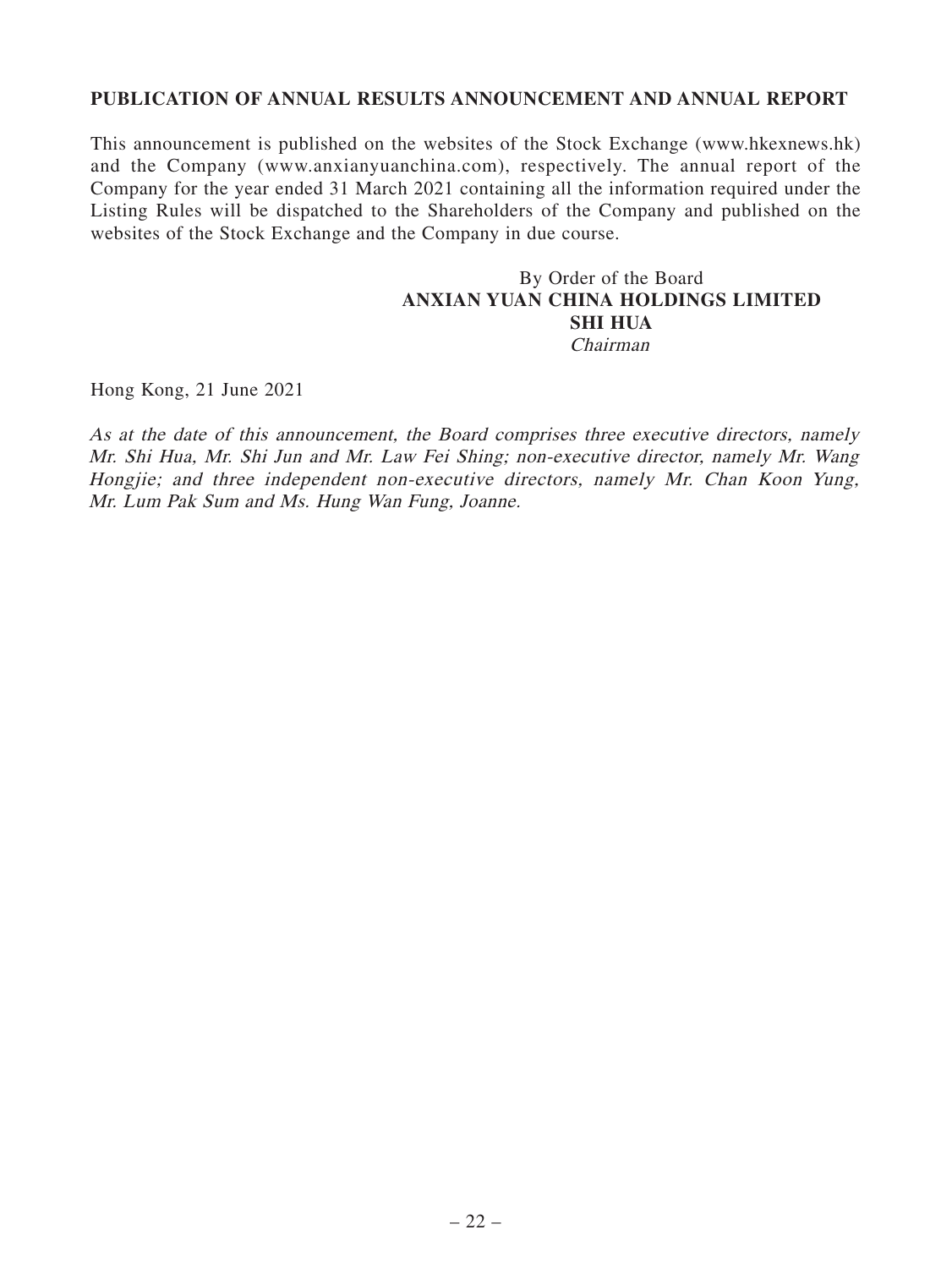# **GLOSSARY**

In this announcement of annual result (other than the financial statements from pages 2 to 14), the following expressions shall have the following meanings unless the context otherwise requires:

| <b>AGM</b>                     | annual general meeting                                                                                                                                                                                       |
|--------------------------------|--------------------------------------------------------------------------------------------------------------------------------------------------------------------------------------------------------------|
| Anxian Yuan (Zhejiang)         | 安賢園(浙江)投資管理有限公司 (in English,<br>for identification purpose, Anxian Yuan (Zhejiang)<br>Investment Management Company Limited), a limited<br>liability company established under the laws of the<br><b>PRC</b> |
| <b>Audit Committee</b>         | the audit committee of the Company                                                                                                                                                                           |
| Board                          | the board of Directors                                                                                                                                                                                       |
| Bye-laws                       | the bye-laws of the Company, as amended from time to<br>time                                                                                                                                                 |
| Chairman                       | the chairman of the Board                                                                                                                                                                                    |
| <b>Chief Executive Officer</b> | the chief executive officer of the Company                                                                                                                                                                   |
| Code                           | the Corporate Governance Code and Corporate<br>Governance Report as set out in Appendix 14 of the<br><b>Listing Rules</b>                                                                                    |
| Company/Anxian Yuan            | Anxian Yuan China Holdings Limited, a company<br>incorporated in the Bermuda with limited liability and<br>the issued Shares are listed on the Stock Exchange                                                |
| <b>Company Secretary</b>       | the company secretary of the Company                                                                                                                                                                         |
| Directory(s)                   | the director(s) of the Company                                                                                                                                                                               |
| Executive Director(s)          | the executive Director(s)                                                                                                                                                                                    |
| Group                          | the Company and its subsidiaries                                                                                                                                                                             |
| Hangzhou Fuyixian              | 杭州富亦賢科技有限公司 (in English, for<br>identification purposes, Hangzhou Fuyixian<br>Technology Company Limited), a limited liability<br>company established under the laws of the PRC                              |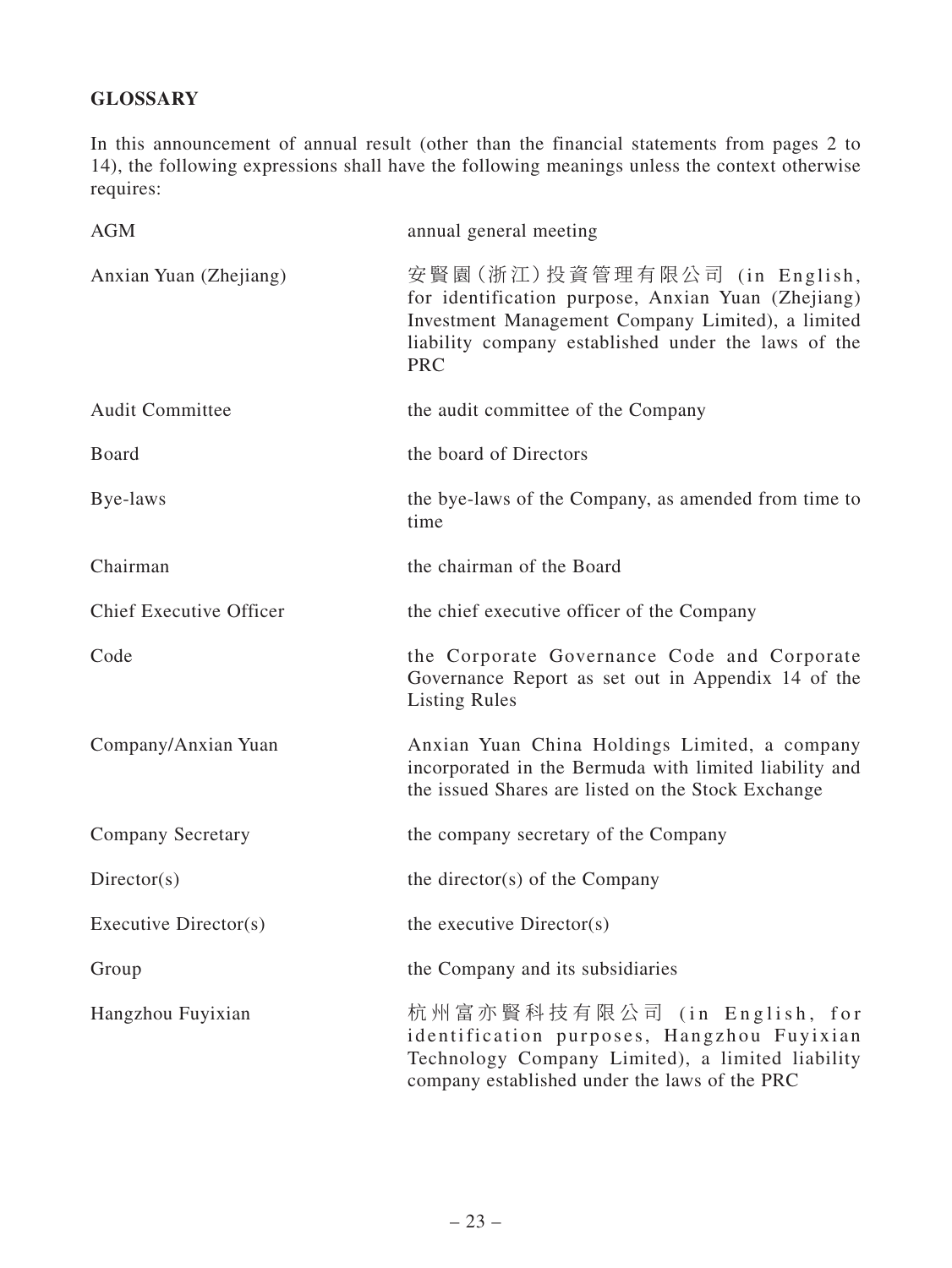| <b>HKAS</b>                               | the Hong Kong Accounting Standards issued by the<br><b>HKICPA</b>                                                                                                                            |
|-------------------------------------------|----------------------------------------------------------------------------------------------------------------------------------------------------------------------------------------------|
| HKFRS(s)                                  | the Hong Kong Financial Reporting Standards,<br>collectively includes all applicable individual Hong<br>Kong Financial Reporting Standards, HKAS and<br>Interpretations issued by the HKICPA |
| <b>HKICPA</b>                             | the Hong Kong Institute of Certified Public<br>Accountants                                                                                                                                   |
| Hong Kong                                 | the Hong Kong Special Administrative Region of the<br><b>PRC</b>                                                                                                                             |
| Independent Non-executive<br>Directory(s) | the independent non-executive Director(s)                                                                                                                                                    |
| <b>Listing Rules</b>                      | the Rules Governing the Listing of Securities on the<br><b>Stock Exchange</b>                                                                                                                |
| Model Code                                | the Model Code for Securities Transactions by<br>Directors of Listed Issuers as set out in Appendix 10 of<br>the Listing Rules                                                               |
|                                           |                                                                                                                                                                                              |
| <b>Nomination Committee</b>               | the nomination committee of the Company                                                                                                                                                      |
| Non-executive Director(s)                 | the non-executive Director(s)                                                                                                                                                                |
| <b>PRC</b>                                | the People's Republic of China, which for the purpose<br>of this report exclude Hong Kong, the Macau Special<br>Administrative Region of the PRC and Taiwan                                  |
| <b>Remuneration Committee</b>             | the remuneration committee of the Company                                                                                                                                                    |
| <b>SFO</b>                                | the Securities and Futures Ordinance (Chapter 571 of<br>the Laws of Hong Kong)                                                                                                               |
| <b>SGM</b>                                | Special general meeting of the Company                                                                                                                                                       |
| Share(s)                                  | the ordinary share(s) of HK\$0.1 each in the share<br>capital of the Company                                                                                                                 |
| Shareholder(s)                            | $holder(s)$ of the Share $(s)$                                                                                                                                                               |
| <b>Stock Exchange</b>                     | The Stock Exchange of Hong Kong Limited                                                                                                                                                      |